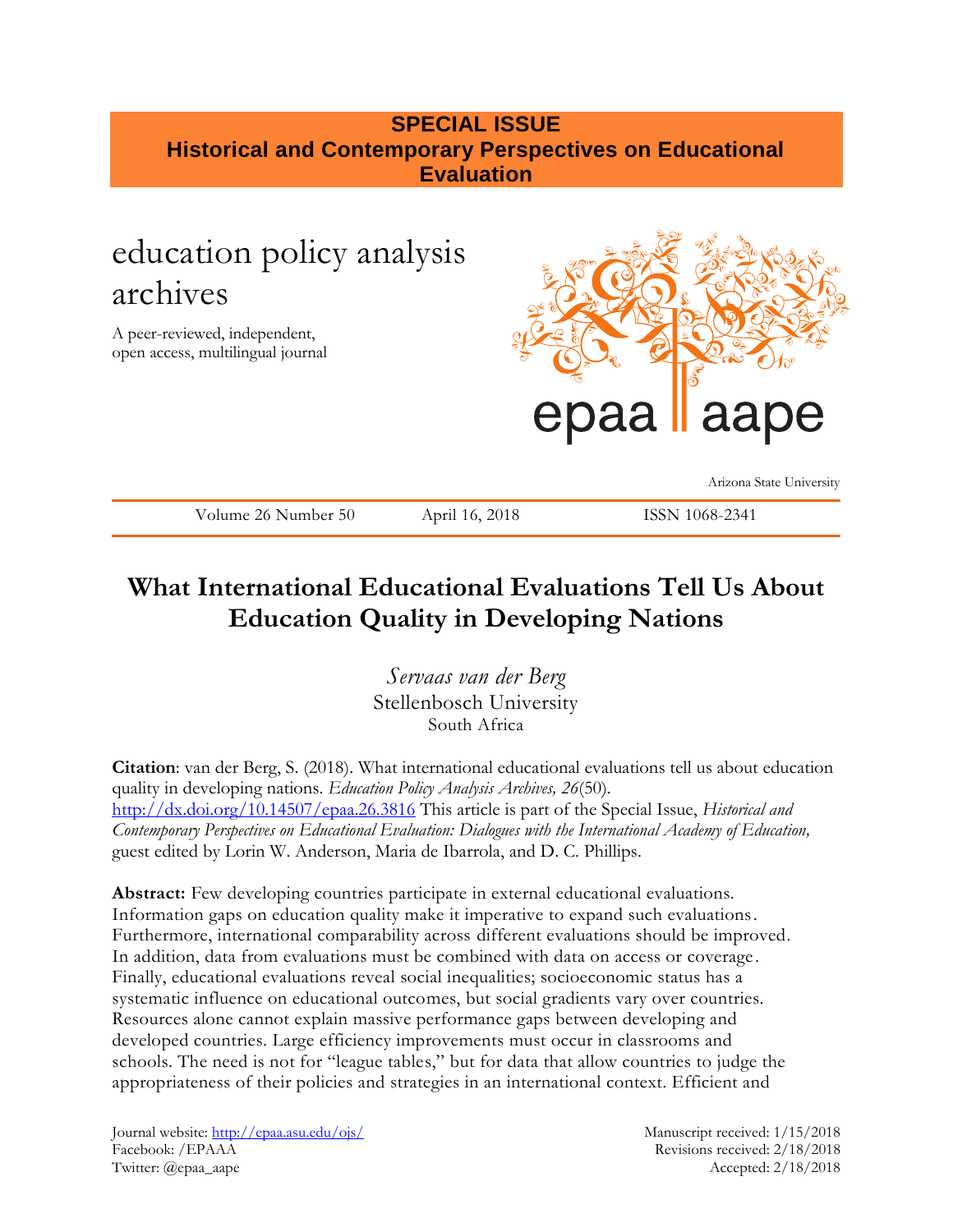targeted application of resources and policies to improve education in developing countries requires information on system performance, inequalities, progress and stagnation. International evaluations should be expanded to more countries, should be better anchored and comparable, and should be demystified. Too little international educational evaluation is the enemy of progress.

**Keywords**: International educational evaluations; SACMEQ, SERCE; education attainment; social gradients; developing countries; South Africa; Mexico

### **Lo que nos dicen las evaluaciones educativas internacionales acerca de la calidad de la educación en las naciones en desarrollo**

**Resumen:** Son muy pocos los países en desarrollo que participan en evaluación educativas externas. Las brechas de información sobre la calidad de la educación hacen imperativo aumentar dichas evaluaciones; más aún, la comparabilidad internacional entre diferentes evaluaciones debería mejorarse. Adicionalmente, la información sobre las evaluaciones debe combinarse con información sobre acceso y cobertura. Finalmente, las evaluaciones educativas ponen al descubierto desigualdades sociales; el status socioeconómico tiene una influencia sistemática sobre los resultados educativos pero las gradientes sociales varían de país a país. Los recursos asignados a la educación, por sí solos, no pueden explicar las brechas masivas entre los países desarrollados y los que están en desarrollos. Las grandes mejoras en la eficiencia deben ocurrir en las clases y en las escuelas. No se trata de estar en la misma liga de los países desarrollados, sino de que los datos permitan a los países ser jueces de lo adecuado de sus políticas y estrategias en un contexto internacional. La eficiencia y la asignación focalizada de recursos y de políticas para mejorar la educación en los países en desarrollo requiere de información sobre el comportamiento del sistema, las desigualdades, los progresos y los estancamientos. Las evaluaciones internacionales debieran extenderse a más países, estar mejor ancladas, comparables y desmitificadas. La escasa evaluación educativa internacional es enemiga del progreso.

**Palabras-clave:** Evaluaciones educativas internacionales; SACMEQ; SERCE; logros educativos; gradientes sociales; países en desarrollo; Sud África; México

### **O que as avaliações educacionais internacionais nos dizem sobre a qualidade da educação nas nações em desenvolvimento**

**Resumo:** Muito poucos países em desenvolvimento participam da avaliação educacional externa. As lacunas de informação na qualidade da educação tornam imperativo aumentar tais avaliações; Além disso, a comparabilidade internacional entre diferentes avaliações deve ser melhorada. Além disso, as informações sobre as avaliações devem ser combinadas com informações sobre acesso e cobertura. Finalmente, avaliações educacionais revelam desigualdades sociais; status socioeconômico tem uma influência sistemática sobre os resultados educacionais, mas gradientes sociais pode variar de país para país. Os recursos destinados à educação por si só não pode explicar as lacunas enormes entre os países desenvolvidos e aqueles em desenvolvimento. Grandes melhorias na eficiência devem ocorrer na sala de aula e nas escolas. Não é sobre estar na mesma liga dos países desenvolvidos, mas que os dados permitem aos países para ser juízes da adequação das suas políticas e estratégias em um contexto internacional. Eficiência e destinação específica de recursos e políticas para melhorar a educação nos países em desenvolvimento requer informações sobre o comportamento do sistema, as desigualdades, o progresso e estagnação. As avaliações internacionais devem ser estendidas a mais países, ser melhor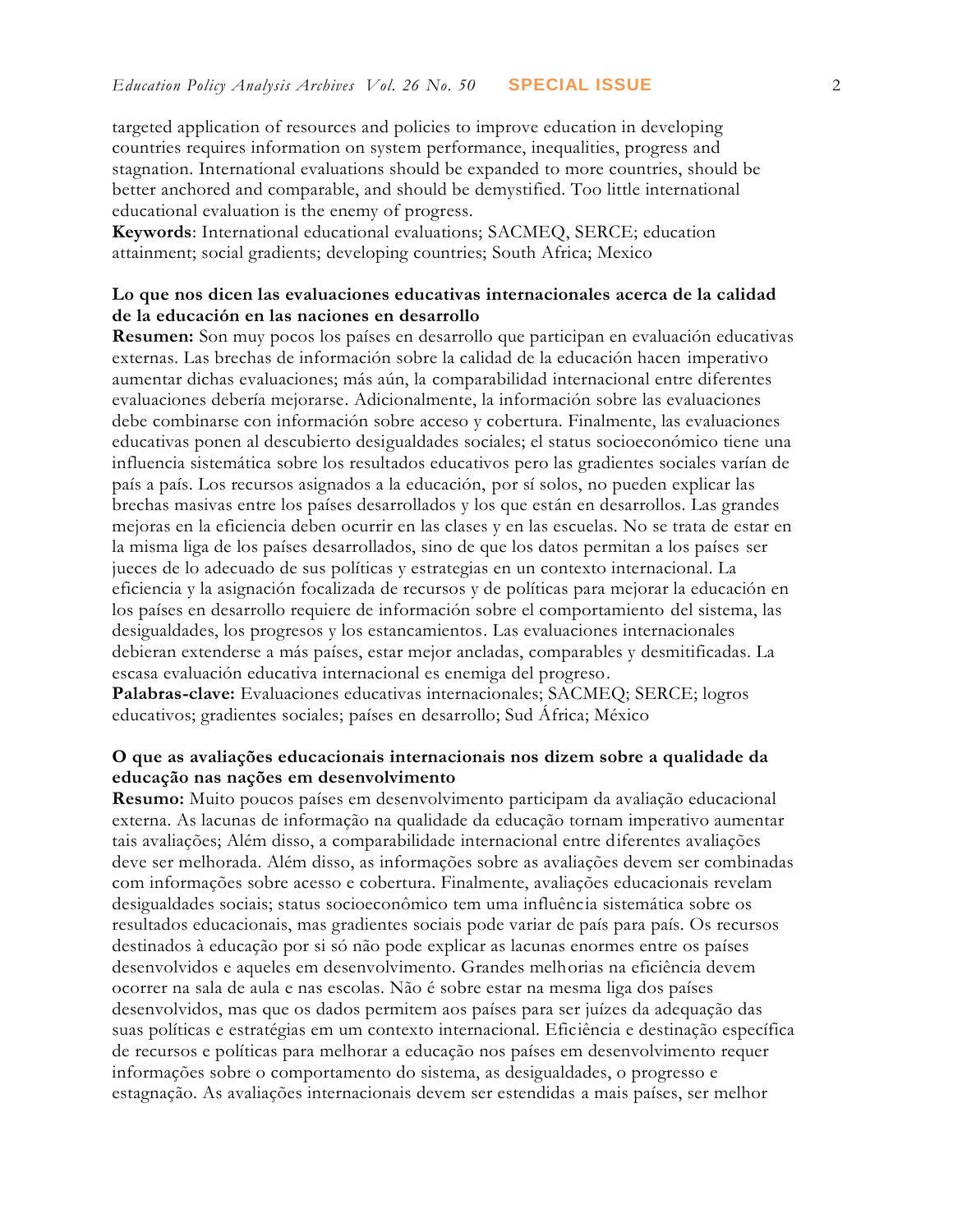ancoradas, comparáveis e desmistificadas. A escassa avaliação educacional internacional é inimiga do progresso. **Palavras-chave:** avaliações educacionais internacionais; SACMEQ; SERCE; realizações educacionais; gradientes sociais: países em desenvolvimento; África do Sul; México

## **What International Educational Evaluations Tell Us About Education Quality in Developing Nations**

International educational evaluations are much maligned. One of many instances of public criticism of such evaluations can be found in an open letter to the director of PISA, Dr. Andreas Schleicher, from an international group of academics (Guardian, 2014). Therein, they and other critics mention arguments against such evaluations, including reservations about the validity and reliability of standardized testing and reliance on quantitative measures; encouragement of shortterm fixes to help a country quickly climb international rankings; emphasis on measurable aspects of education only; encouragement of scripted plans for students to perform better on multiple-choice testing, which reduces teacher autonomy; and increased stress level in schools.

But as Sahlberg and Hargreaves (2015) point out,

Just think for a moment what would global education look like if PISA had never been launched? There would be, as there was in the 1990s, a number of countries that mistakenly believed their education systems are the best in the world and should set the direction for other nations.

They mention particularly that PISA had shown that the admiration that had previously existed globally for the education systems and policies of the USA and UK were not justified. According to them, the PISA results corrected that view and probably contributed to the U.S. and British models not being copied as much as may have occurred otherwise.

Many of the arguments about the value of international educational evaluations are brought from the context of economically developed countries, where internal evaluations are often already strong. In the context of developing countries, where there is often a dearth of external evaluations, many of these arguments do not hold. This chapter makes a case that (i) information gaps regarding educational quality in the developing world make it imperative that such evaluations should be expanded rather than reduced, (ii) international comparability across different evaluations should be improved, (iii) evaluations contribute more to our understanding of educational deficits in developing countries when they are combined with data on access and/or coverage, and (iv) educational evaluations can tell us more about social gradients and other inequalities (e.g. gender inequalities) in developing countries. The information offered in this chapter is an attempt to speak to some of these concerns, utilizing data from a variety of sources and applied to different contexts, but placing a special focus on South Africa and Mexico, two middle-income developing countries.

#### **The Expansion of Access to Education**

Developing countries have made considerable progress in the last few decades in improving access to education and keeping children at school longer. The *Education for All* campaign contributed by focusing international attention on problems of access to primary education, in particular amongst poor children and specifically girls. Though there is evidence of improving trends even before the Dakar Declaration of 1999 and the start of the Millennium Development Goals (MDGs), there was a subsequent acceleration in access to primary schools. As a consequence, fewer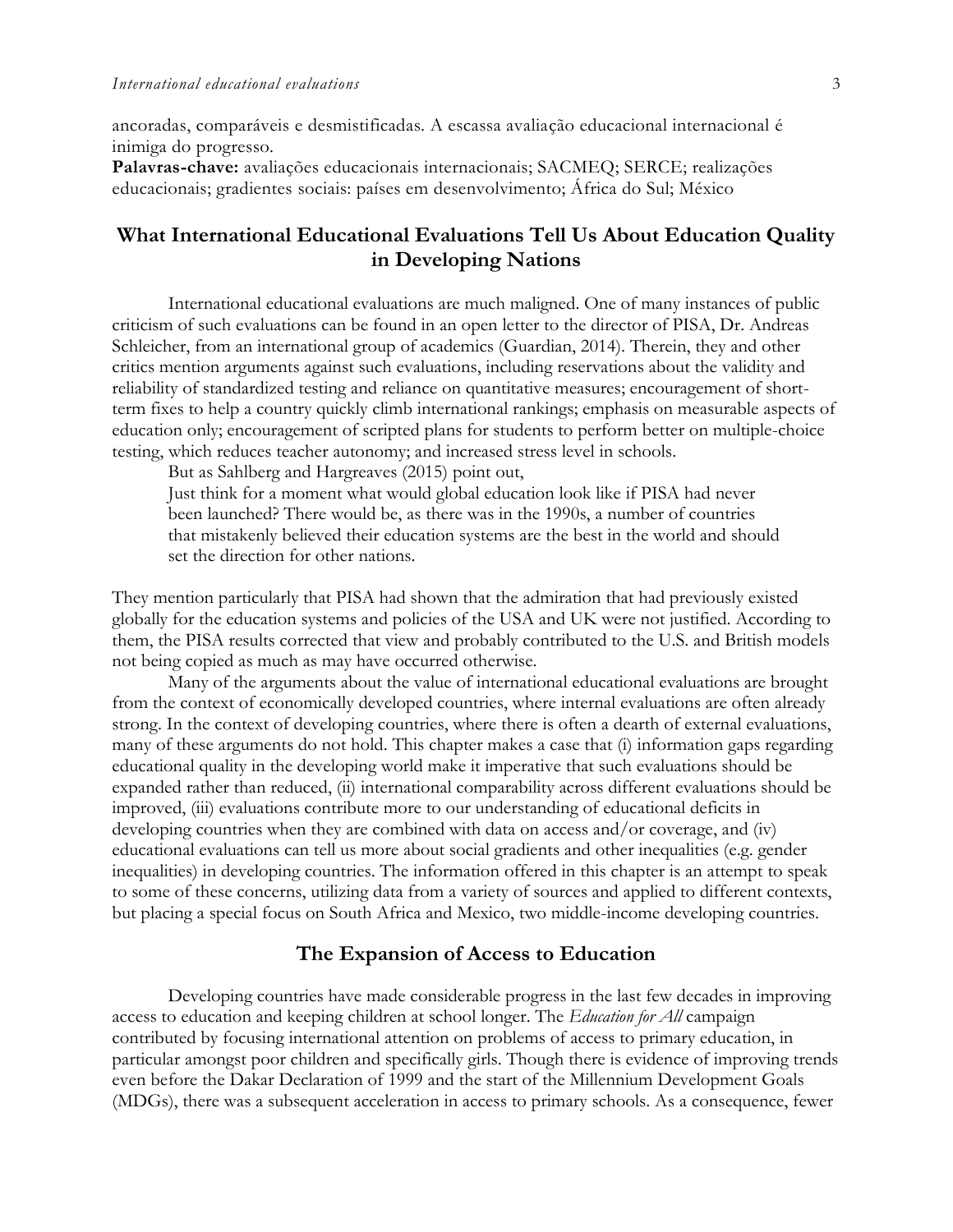children in developing countries never go to schools (see Figure 1). Even in low-income countries, the proportion of children who have never been to school fell from 32% in 1992, to 23% by 1999 and then to 14% in 2008.



*Figure 1*. Percentage of children who have never been to school by country grouping *Source*: UNESCO (2015), p. 8, Fig. 0.6

Access to primary school has also become more common in the developing world, as Figure 2 shows. The primary attainment rate, i.e. the percentage of children starting primary school<sup>1</sup>, rose for low-income countries to 57% in 2008, from 43% in 1992, and for low and middle income countries combined, it rose from 70% to 81% over the same timeframe.



*Figure 2*. Percentage of children aged 9-11 in low- and middle-income countries who have attained some primary education

*Note:* The term "attain" as it relates to primary education is used by UNESCO to indicate starting primary education. Note that Figures 1 and 2 relate to different age groups.

*Source*: UNESCO (2015), p. 9, Fig. 0.7

 $\overline{a}$ 

Another way to show the progress with educational attainment in terms of education quantity is displayed in Figure 3. For the five countries of the South African Customs Union, the

<sup>&</sup>lt;sup>1</sup> Note that the term "attain" as it relates to primary education is used by UNESCO to indicate starting primary education, unlike at other levels where they use the term to indicate completing a particular level of education (see BVVA Research, 2012, pp. 3-4, especially Table 2)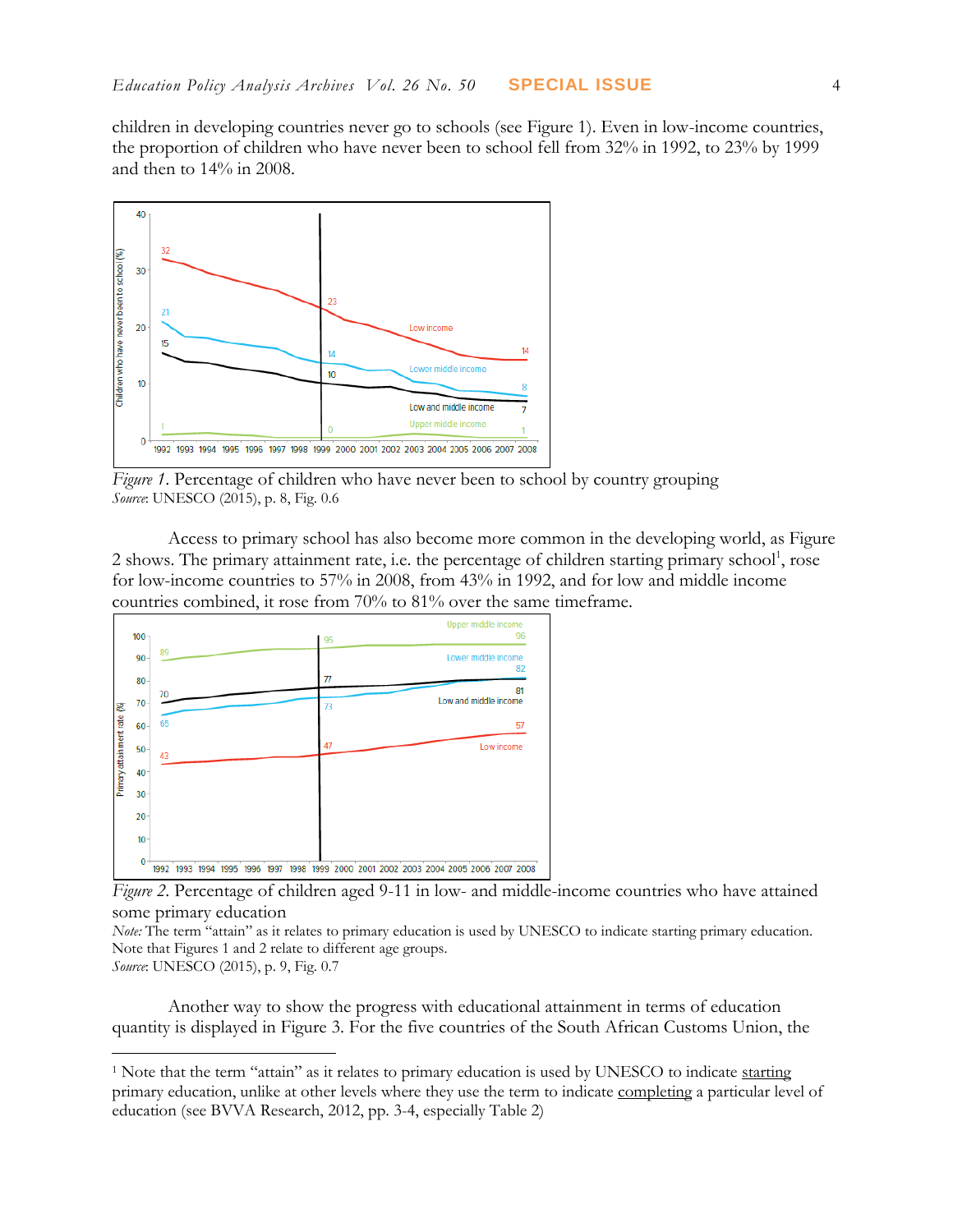data in Figure 3 are the proportions of different birth cohorts that have completed Grade 7, the end of primary school in that part of the world. As it is based on the population who have survived until the census or survey from which the data were derived, it would tend to paint an overly optimistic picture for older cohorts, as differential mortality favors better-educated people. Despite this, it is evident that there has been remarkable progress in these five countries over the six decades.



*Figure 3*. Percentage of birth cohort that completed Grade 9 *Source:* Calculated from survey and census data.

## **"Schooling Ain't Learning:" The Quality Imperative**

However, despite notable advances across the globe in *schooling* (as measured by years of education), developing countries still face a large deficit in *learning* (as measured by cognitive skills), a distinction strongly made by Lant Pritchett in his book *The rebirth of education: Schooling ain't learning.* Pritchett (2013) states that

in many …countries around the world, the promise of schooling—getting children into seats in a building called a school—has not translated into the reality of educating children. Getting children into schools was the easy part. Schooling has seen a massive expansion such that today, nearly every child in the world starts school, and nearly all complete primary school (as their country defines it). This expansion of schooling is a necessary first step to education, but only a step. (p. 2)

He goes on to argue that what is required is learning rather than schooling. From this it follows that measuring access to school does not provide much information about how much learning takes place.

The weak performance of many schooling systems in the developing world is demonstrated by international evaluations, as will be illustrated below. If education quantity is improving but the quality remains weak, there is a danger that the gains in education quantity will not translate into commensurate gains in cognitive outcomes. Poor quality education is also likely to constrain economic development, though low levels of economic development in turn may retard educational progress. It is no wonder that the Education for All Global Monitoring Report of 2005 was subtitled "*The quality imperative*". The realisation had dawned that improving quantity was just one part of the challenge. Consequently, the focus has now shifted to the quality of education as reflected in the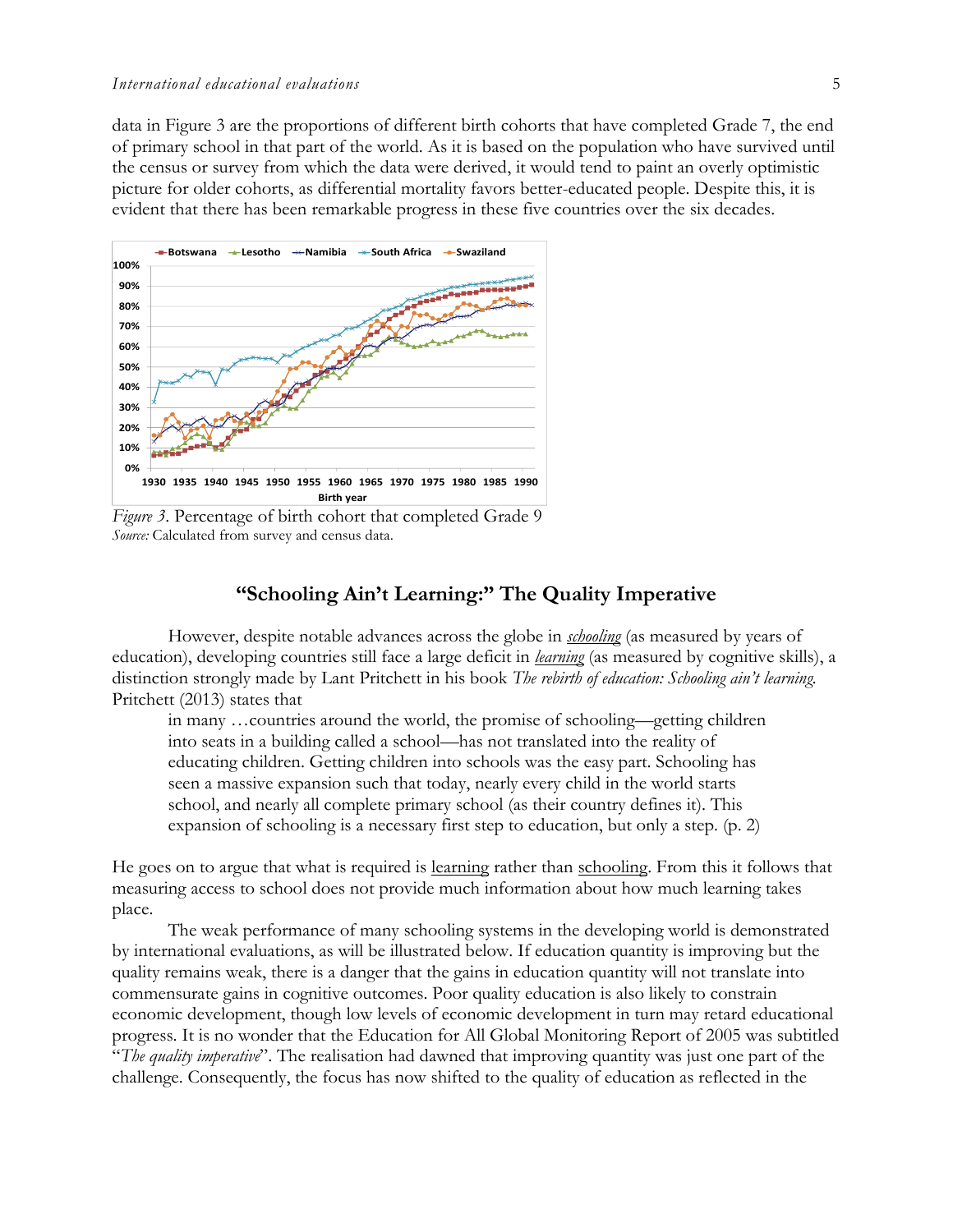changes from the Millenium Development Goals (MDGs) to the Sustainable Development Goals (SDGs).

To illustrate the cognitive backlog of developing countries, it is instructive to consider Figure 4. This figure shows the cumulative density curve of scores on the 2006 PIRLS (Progress in International Reading Literacy Study) reading and literacy test for children from South Africa and from England. Most children in South Africa were tested in their home language. Even though South African children were tested in Grade 5 and English children in Grade 4, the South African children are far behind their counterpart: only 8% of English children did not reach the low international benchmark of 400, but a massive 78% of South African children failed to reach it.





*Note*: First Plausible Value (PV1) in PIRLS dataset used. South African children were tested in Grade 5 (blue line), English children in Grade 4 (red line).

Amongst English children, 70% reached at least the international set point (the average across participating countries) of 500, but this was achieved by only 9% of South African children.

## **International Evaluations: Coverage and Gaps in Coverage**

The dilemma many developing countries face is that they do not have the means to assess quality of cognitive outcomes in ways that allow for both a geographic and a temporal comparison. Most countries now have at least one large national assessment that offers some measure of change over time. According to UNESCO (2015, p. 18), the proportion of countries that have at least one national assessment rose from 34% in 2000 to 69% in 2013. But some of these assessments do not ensure that difficulty levels are comparable over time, something that the international evaluations spend much time ensuring inter-temporal comparability. The bigger problem, though, lies with measuring outcomes against an external standard. In all of Africa's more than 50 countries, only five (Botswana, Egypt, Ghana, Morocco and South Africa) have participated in large international evaluations such as TIMSS or PIRLS, and none in PISA. Fortunately, there are several important regional evaluations. In Southern and Eastern Africa there is SACMEQ (Southern and Eastern African Consortium for Educational Quality), in Francophone West Africa there is PASEC (*Programme d'analyse des systèmes éducatifs de la Confemen*), and Latin America has SERCE (Second Regional Comparative and Explanatory Study).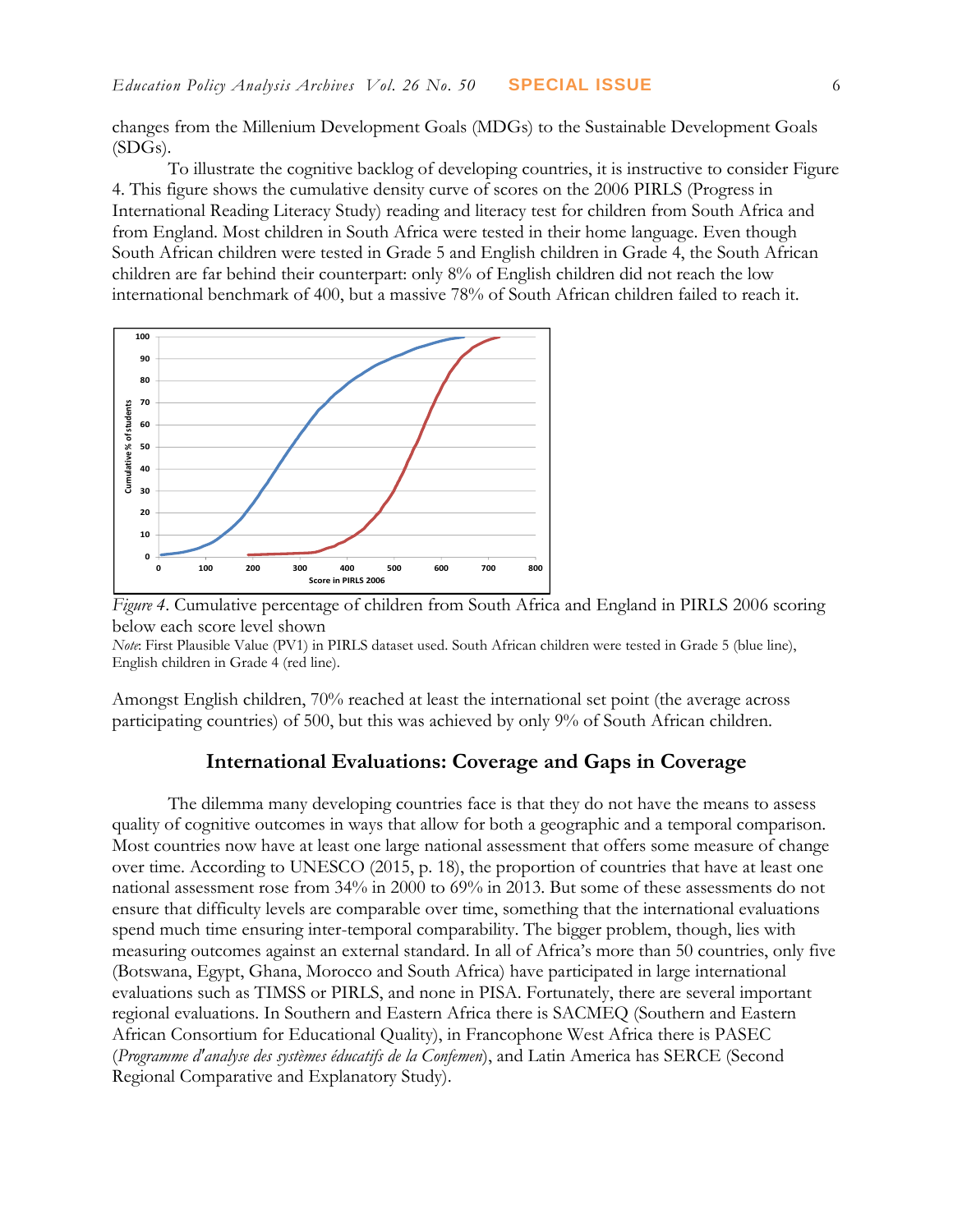#### *International educational evaluations* 7

These regional evaluations, important as they are, still leave two large knowledge gaps. The first is that many countries are not covered by any of these regional or international evaluations. In Africa alone there are more than 20 such countries; in a large number of Asian countries, educational planners and the public have no inkling of the quality of the education that the school system offers. One of the main routes to potentially plug this knowledge gap is by the introduction of PISA for Development, also known as PISA-D, a new initiative aimed at designing and then expanding a PISA-type evaluation for developing countries. This would potentially offer a testing system that could be applied in many developing countries and can also be scaled relative to performance in PISA, thereby showing how far developing countries still have to go and what progress they are making towards performing at developed country levels. The second knowledge gap is that even those countries that do participate in regional evaluation efforts such as SACMEQ, PASEC or SERCE still do not know *how their education quality compares to that of the rest of the world*. This issue is discussed in the next section.

#### **Plugging a Knowledge Gap: Calibrating Scores across International Evaluations**

Currently, the only way to compare across international evaluations is by utilizing some overlap between countries that participated in different international evaluations to convert performance to a common metric. Attempts to roughly calibrate across different international evaluations in this manner include Gustafsson (2012, 2014), Hanushek & Woessmann (2008, 2009), and Hanushek & Zhang (2009). Despite the limitations of such exercises, they do present proximate indications of the differences in education quality amongst countries. Figure 5 shows a number of countries whose scores have been converted to a common PISA metric by Gustafsson (2012, 2014), plotted against their GDP per capita. The trend line shows that, generally speaking, higher GDP per capita is associated with better educational performance. Mexico lies somewhat below the line, i.e. their PISA score is somewhat worse than one would expect based on the country's economic status. South African educational quality is even much further below expectations, while Kenya performs well above expectations. These results show that performance in international tests, influenced as it is by the resources available to a country, is not solely determined by a country's level of economic development. In other words, how well the education system is functioning matters and, presumably, that in turn is influenced by policies and strategies applied in the education sector.





*Source*: PISA metric from Gustafsson, 2014; GDP per capita from World Tables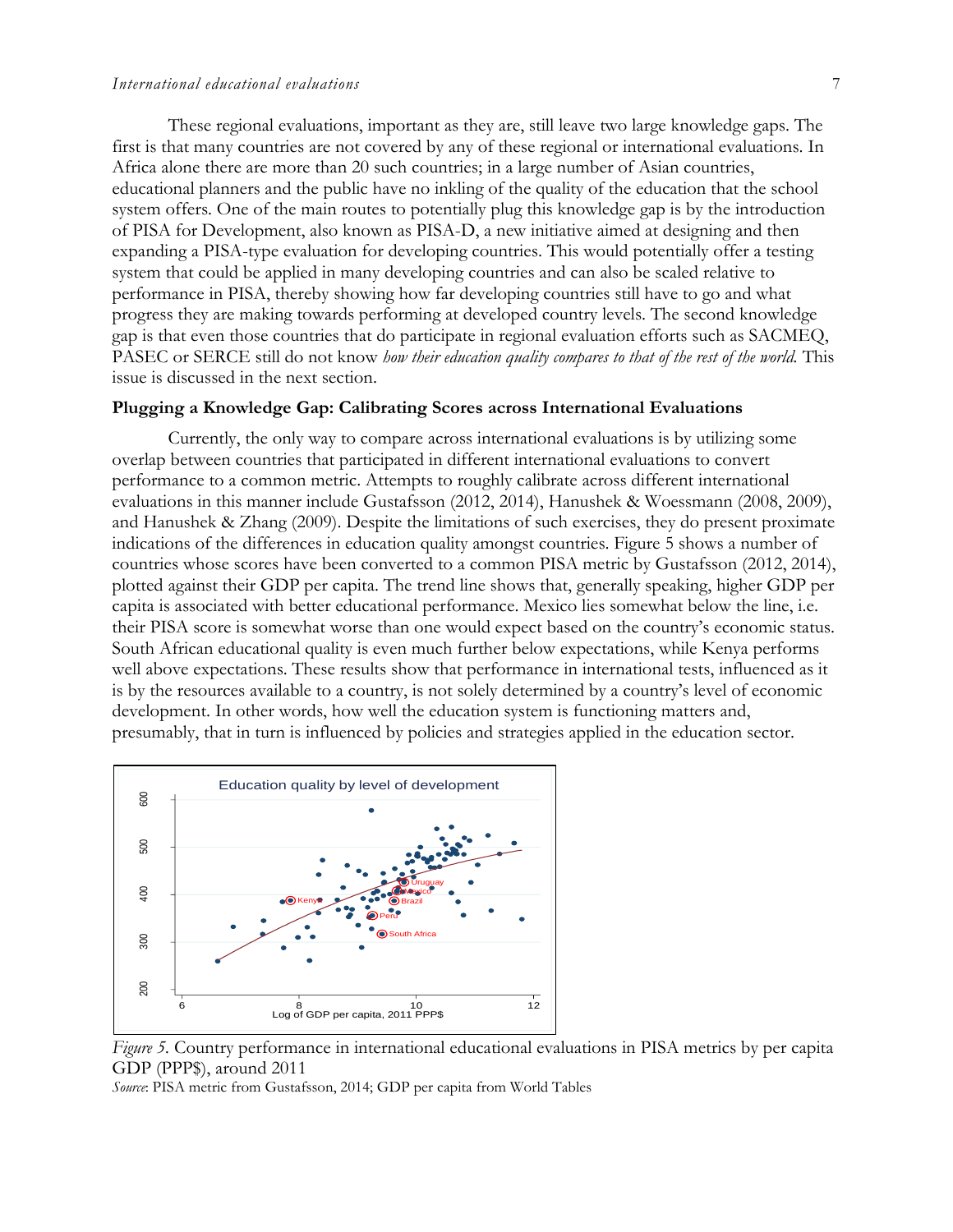### **Combining Cognitive Achievement with Coverage Measures to Get a More Complete Picture**

The data on which this analysis was based do not show the full difference between developed and developing countries. The reason is that it does not consider that most children in developed countries are in school, while this often not the case in developing countries. For example, PISA tests 15-year-old children who are in school and at least in grade 7. That means that in 2012, 91% of Japanese children were tested, but according to the PISA Technical Report (OECD, 2014a) only 63% of Mexican children were.<sup>2</sup> Thus, according to the PISA data, more than a third of Mexican children aged 15 had not reached grade 7 and were therefore not included in the sample.<sup>3</sup> That could be because they have never started school, have dropped out, or have repeated so often that they have not reached grade 7 by age 15 (late entry into school may also affect this last reason). In Turkey only 68% of 15-year-olds were tested, and in Vietnam only 56%, illustrating that the PISA tests only covered part of the target age group and excluded those who have dropped out of mainstream education.

Figure 6 perhaps best illustrates the failure of school systems to provide acceptable cognitive outcomes at both a quantitative and a qualitative level.<sup>4</sup> The data in this figure shows, for all the countries that participated in PISA, the proportion of all 15-year-olds that reached basic numeracy. Such basic numeracy, LEVEL 2 in PISA, is not very onerous:

At Level 2 students can interpret and recognise situations in contexts that require no more than direct inference. They can extract relevant information from a single source and make use of a single representational mode. Students at this level can employ basic algorithms, formulae, procedures, or conventions to solve problems involving whole numbers. They are capable of making literal interpretations of the results. (OECD, 2014a, p. 297)

Combining the PISA results for the proportion of the tested population that are "low achievers" (i.e., those who have not reached LEVEL 2, basic numeracy) and the Coverage Index 3 (the proportion of 15-year-olds in grade 7 or above) gives us the data that underlie Figure 6. This better reflects the large differences between the more developed and the few developing countries participating in PISA. Of the 65 participating countries (and territories), only seven had more than 80% of all 15-year-olds performing above LEVEL 1, and another 16 countries more than 70%. That means that even in many developed OECD countries large proportions of 15-year-olds are performing below a basic level in mathematics. Of course, the implicit working assumption in these calculations is that those 15-year-olds who have not reached at least grade 7 perform below LEVEL 2 (i.e., that they have not achieved basic numeracy), an assumption that is likely to be a relatively true

 $\overline{a}$ 

<sup>2</sup> These figures are presented as Coverage Index 3 in the PISA Technical Report (OECD, 2014a).

<sup>&</sup>lt;sup>3</sup> Mexican education officials say that PISA only tested 15 year olds who had completed at least Grade 8. PISA documentation (PISA, 2014c), however, state that 1.1% of the 15 year olds tested were in Grade 7 and 5.2% in Grade 8. If what the officials say is accurate, it is an exaggeration that 37% of this age group in Mexico had not passed Grade 7. However, "most of the grade 7 and 8 students who were tested would most likely have performed below the basic numeracy level. In terms of the data in Figure 6, there would be a small shift from the category "Have not reached high school" (the green bar) to "Below basic numeracy" (the red bar). The bar of most interest, "Basic Numeracy" (the blue bar), would probably remain almost unaffected, as most 15 year olds in Grade 7 or 8 would probably perform below the basic numeracy level.

<sup>4</sup> A more sophisticated analysis of this sort has been undertaken for SACMEQ by two of my colleagues (see Spaull & Taylor, 2015; Taylor & Spaull, 2015)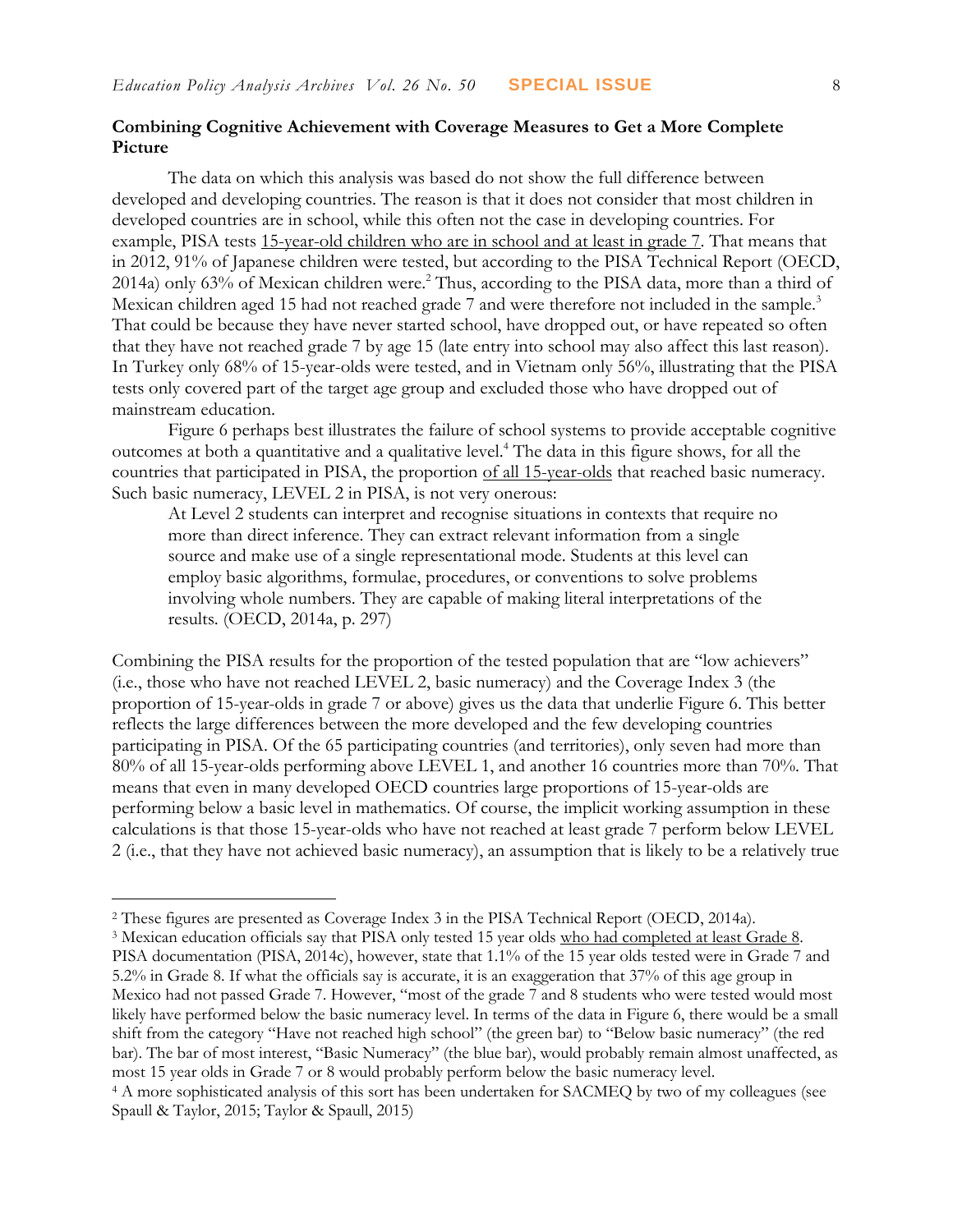reflection of reality. This does not necessarily imply that children out of school learn nothing, but the informal learning that takes place is unlikely to improve their numeracy scores much.





The differential performance of countries across the international spectrum shown in Figure 6 is very relevant for drawing an important conclusion. Educational performance at any given time and with any given input of fiscal and educational resources is not fixed and immutable, as there are large differences in performance levels even amongst rich countries. Policy and effort matter, which is an exceedingly important finding. Educational performance is not destiny, but amenable to policy interventions. This makes the availability of information crucial for policy makers and participants in policy dialogues within countries.

#### **A Further Problem: Inequality Within Countries**

In the field of economics, the association between socio-economic status and a specific educational outcome is referred to as a social gradient. There are steep social gradients in cognitive outcomes within most developing countries (i.e., children from higher socioeconomic strata far outperform poorer children). This reflects the fact that only a relatively small segment of the population obtains a quality education. Typically, in many international educational evaluations, a measure of socioeconomic status (SES) is derived to rank participating children by SES. The most common SES measure used in such studies is an asset or wealth index, constructed using Principal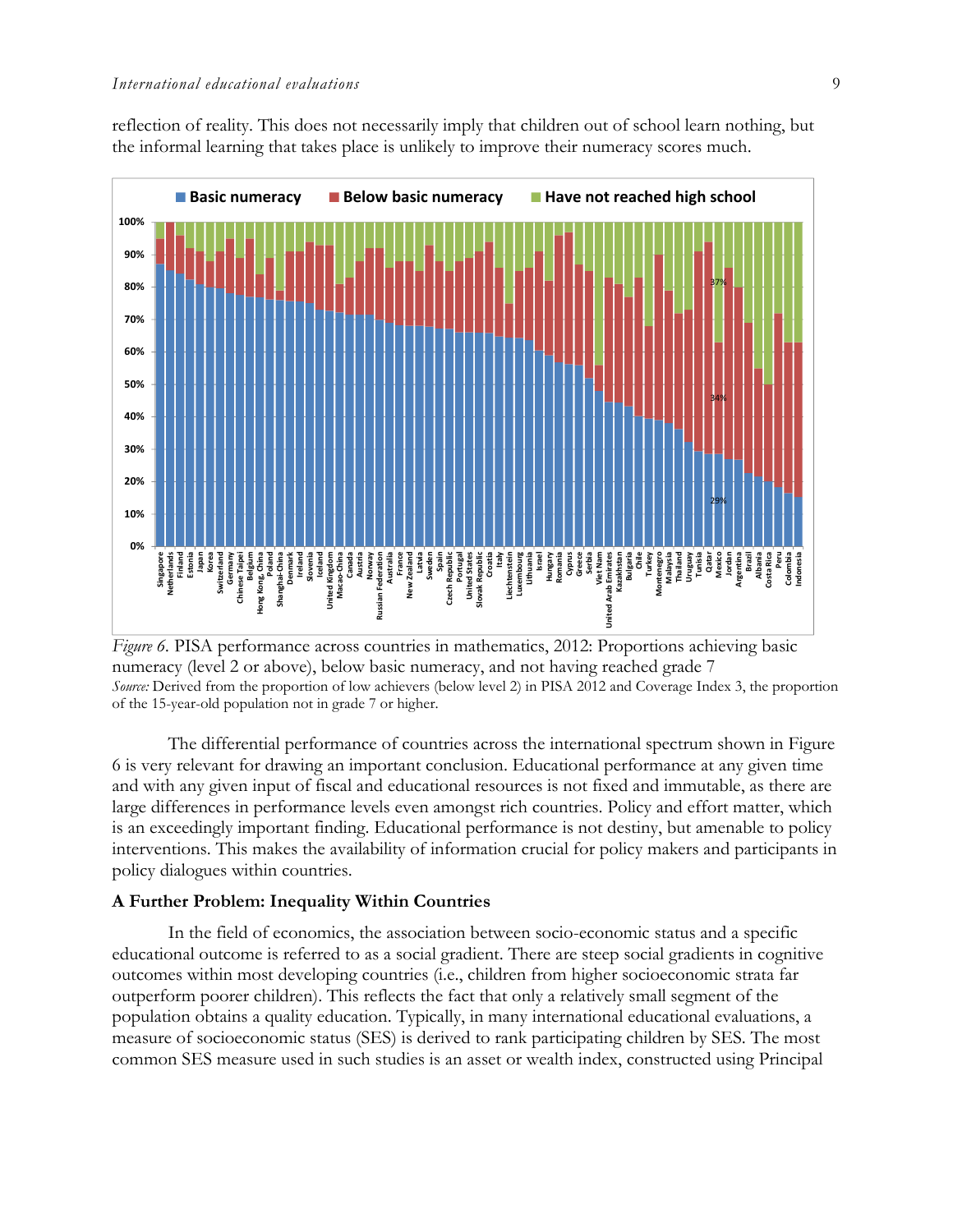Component Analysis (PCA) or Multiple Correspondence Analysis (MCA; see Filmer & Pritchett, 2001; also Booysen et al., 2008, for comparisons between PCA and MCA).<sup>5</sup>

South Africa's steep social gradient, reflecting its legacy of inequality, is shown in Figure 7. Schools with higher SES students generally performed much better than those containing mainly poor children. The existence of such social gradients is universal, but gradients are seldom as steep as in South Africa. These steep social gradients are the source of much debate both within and across countries. Some contend that such high levels of inequality are detrimental to educational progress even for the rich, implying that the general performance of all children in highly unequal



*Figure 7.* Social gradient in South Africa in SACMEQ III: Mathematics score of schools by average SES of pupils

Source: Calculated from SACMEQ data.

societies would be affected. The debates on educational inequality include a relatively large literature around the impact of different education systems and interventions in schools on reducing educational inequality, what Willms (2004) refers to as "levelling the bar" rather than simply "raising the bar". By that he means that interventions should be sought that not only raise aggregate learning across the whole spectrum, but that also reduce inequalities by especially benefiting poorer students.

Kotzé (2016), in unpublished work, has tried to increase international comparability across countries and surveys for SACMEQ and SERCE<sup>6</sup> by utilizing wealth rankings from the international evaluations and matching these with per capita consumption rankings from household surveys. She corrects for the effect of some children not being in school in Grade 6 by allocating a low score to them. This allowed her to draw social gradients that have the log of per capita consumption rather than an asset index on the horizontal axis. Using Gustafsson's (2012, 2014) PISA metrics allowed her to convert scores across SACMEQ and SERCE to a common metric, a PISA equivalent score. She derived two interesting graphs from these, showing respectively six weaker performing and six stronger performing countries in these two evaluations (Figures 8a and 8b).

The top figure, presenting the weaker performers, shows that Mozambique, one of the world's poorest countries, performs best among these six countries on the PISA-calibrated scale at

 $\overline{a}$ 

<sup>5</sup> Such methods do not arbitrarily give weights to different possessions or attributes but rather use the available data to identify and extract a common latent variable, household wealth, and to allocate weights accordingly.

<sup>6</sup> Both SACMEQ and SERCE are Grade 6 evaluations.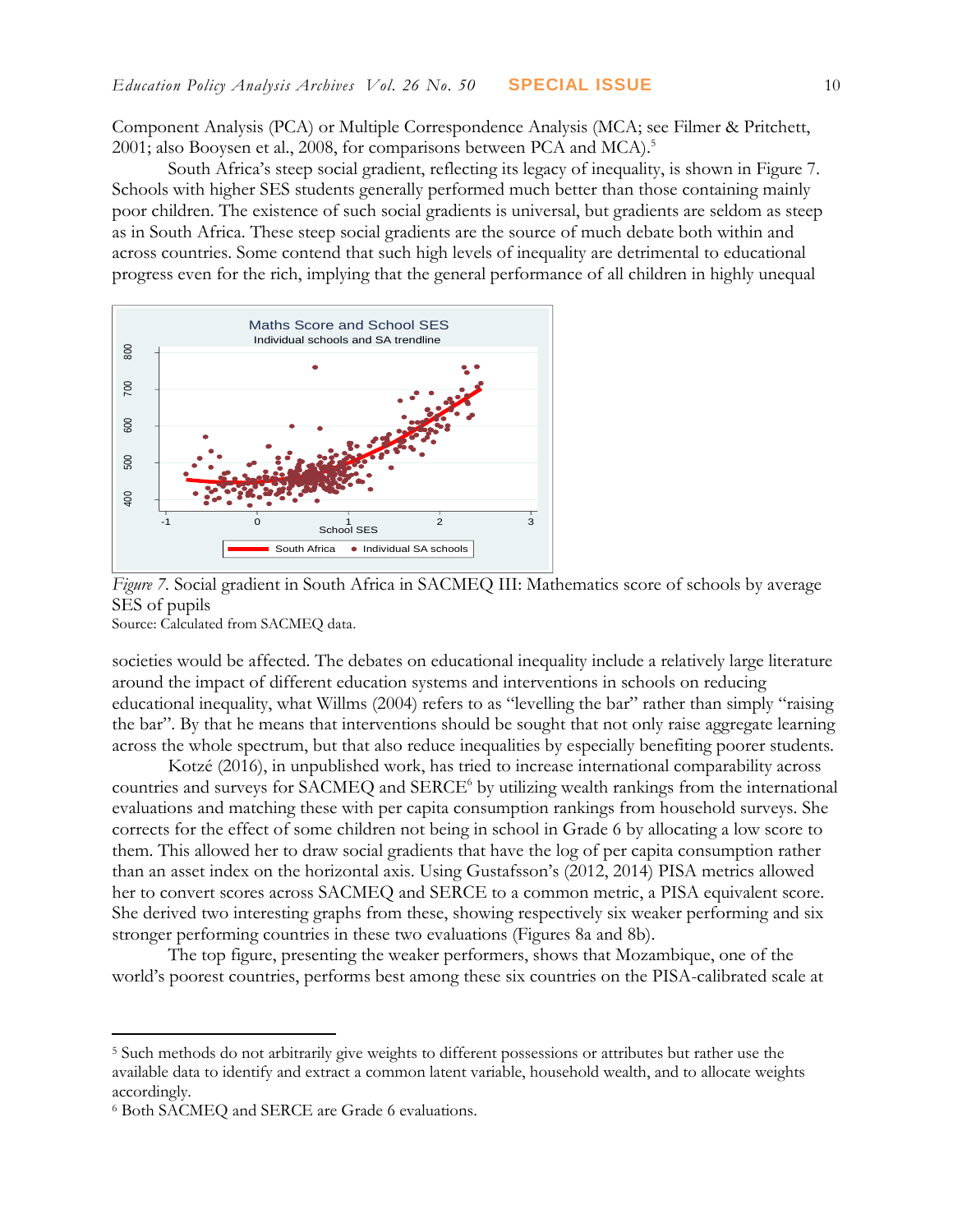every level of per capita consumption.<sup>7</sup> At income levels below the two poverty lines (representing \$2 per person per day and \$3.10 per person per day consumption), South Africa performs worse than Uganda and the Dominican Republic, though wealthier South African children perform better than children from richer households in the other countries shown here, reflecting South Africa's very steep social gradient.

In the case of Figure 8b, Mexico and Argentina are the weakest performers amongst poor children, but this deficit is largely reduced amongst children from wealthier households. The real surprise is the excellent performance of Kenya, which performs only slightly worse than Costa Rica amongst the poor, but is clearly the best performer amongst children from somewhat wealthier households. This presumably has to do with greater efficiency of the Kenyan school system than of its counterparts.





 $\overline{a}$ 

*Figures 8a and 8b*. Socio-economic gradient6 for 6 weaker and 6 better performing countries in SACMEQ and SERCE *Source:* Kotzé (2016).

<sup>7</sup> Because there are few rich people in Mozambique, the graph does not extend much to the right.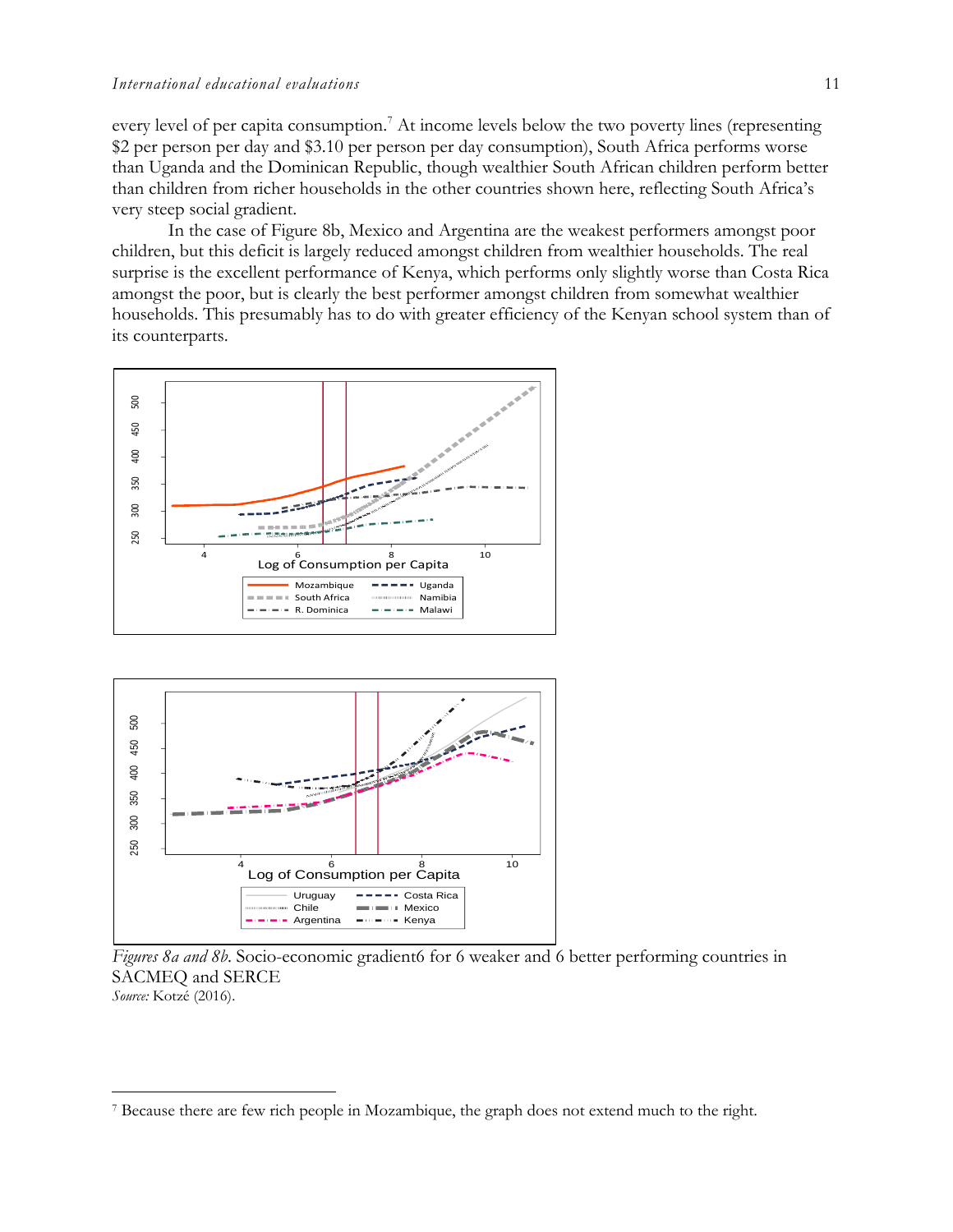### **Summarizing the Argument**

International education evaluations tell us several things about education quality in developing countries. Firstly, they tell us that for most developing countries there is a massive gap in performance compared to their developed country counterparts. For Mexico to perform at similar levels as the USA, its neighbour, would require massive improvements in the functioning of the education system. For such improved performance, fiscal and human resources could help, but a major part of the improvement would have to come from improved performance within classrooms and schools. The magnitude of this gap compared to developed countries is even much greater for South Africa, whose educational performance is much weaker than that of many other countries of Southern and Eastern Africa, even though South Africa has many more resources than most of these countries.

This finding leads to a second lesson that can be learned from the international evaluations. There are large performance differences between countries that can often not be explained by the availability of resources. Though the gaps are generally large between developed and developing countries, there are large differentials in performance within each of these two groupings. If resources cannot explain this result—and they usually cannot—there must be considerable scope for learning from comparative research on education. This does not imply that models found to work in one country would necessarily translate well to another country, but it does provide evidence that deep understanding of the similarities and differences between education systems must be of some value in education policy debates. Again, these debates would be so much the poorer in the absence of international evaluations to compare aspects of cognitive development and learning in different contexts.

A third lesson that international educational evaluations teach us is that socio-economic status always has a systematic influence on educational outcomes. Socio-economic inequality and educational inequality are thus linked in an important way. However, the fact that social gradients differ between countries, or change over time within countries, again raises important questions about the lessons that we may learn from comparative perspectives. The slopes of these social gradients are not immutable, and we can once again learn from comparative work.

In the introduction, I stated that information gaps regarding educational quality in the developing world make it imperative that such evaluations should be expanded rather than reduced. The need is not so much to know how countries perform on an international "league table," but rather to allow countries to judge the appropriateness of their policies and strategies and to enable them to compare themselves to other countries. Are there differences in resource availability, in teacher training, in homework, in parental involvement? What can one expect in one education system, given what we observe in others?

In the introduction, I also stated that international comparability across different evaluations should be improved. I presented some findings where countries participating in two different international educational evaluations, SACMEQ and SERCE, are compared. However, this comparison is by its nature imperfect, and more collaboration between different international evaluations would allow greater possibilities for making international comparisons, with all the benefits that that would bring. If there were common test items contained within SERCE, SACMEQ, PASEC, and PIRLS, for instance, using Item Response Theory (IRT) would make it possible to equate the difficulty level of the tests, which would contribute much to improving international comparability of results. This is not simple, though, as the selection of test items, taking into consideration the different aims of different evaluations, cultural factors and translation problems, all create significant barriers that need to be overcome.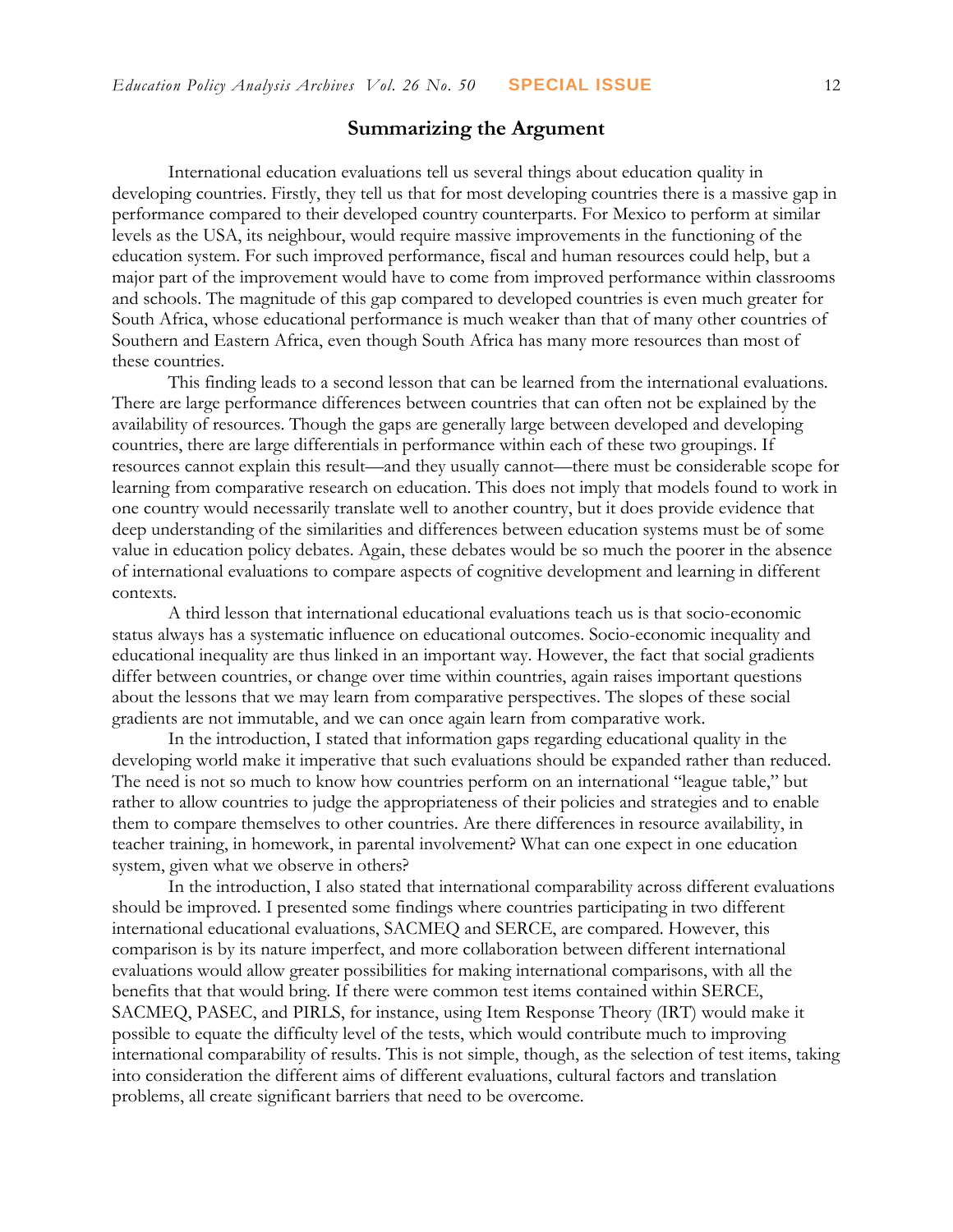Educational evaluations contribute more to our understanding of educational deficits in developing countries when they are combined with data on access and/or coverage. As access improves in developing countries, the measures that can be derived from census or survey data, such as access to and coverage of the school system as well as differential attainment of people of different age, gender or socio-economic groupings would tell us progressively less, whilst measurement of cognitive outcomes though educational evaluations would become increasingly more important. Utilizing educational evaluations along with census or survey data is not always easy to do, as it requires relatively skilled interrogation and interpretation of data. It might also sometimes not take place to the extent required if policy makers prefer a more positive message than such data triangulation sometimes brings.

#### **In Conclusion: The Challenge**

How to improve the quality of the education received by poor children in developing countries remains a major unresolved issue. Though resource constraints may play a role in some cases, policies are also needed to ensure greater efficiency of resource use in schools serving the poor. The efficient and targeted application of resources and of policies cannot, however, take place in an information vacuum: they require information on system performance, inequalities, progress and stagnation that can only be gleaned from wide-ranging data gathering and interpretation processes. International evaluations already do play a major role in this regard, but should be expanded to more countries, be better anchored and comparable, and be demystified. In most developing countries, too little international educational evaluation is the enemy of educational progress.

#### **References**

- Barro, R. J. & Lee, J. (2013). A new data set of educational attainment in the world, 1950–2010. *Journal of Development Economics, 104*, 184–98.
- Booysen, F., Van der Berg, S., Burger, R., Von Maltitz, M. & Du Rand, G. (2008). Using an asset index to assess trends in poverty in seven sub-Saharan African countries. *World Development, 36*(6), 1113-1130.
- BVVA Research. (2012). *Educational attainment in the OECD, 1960-2010*. Working Paper 12/20. Madrid: BVVA Research.
- Filmer, D., & Pritchett, L. H. (2001). Estimating wealth effects without expenditure data or tears: An application to educational enrollment in states of India. *Demography* 38(1), 115-132.
- Filmer, D., Hasan, A., & Pritchett, L. (2006). *A millennium learning goal: Measuring real progress in education*. Working Paper no. 97. Washington, DC: Center for Global Development.
- Guardian. (2014, May 6). *OECD and Pisa tests are damaging education worldwide—academics.* Letter by a group of Academics to Dr Andreas Schleicher. Director of PISA. *The Guardian*. Accessed 30 May 2017 at [https://www.theguardian.com/education/2014/may/06/oecd-pisa-tests](https://www.theguardian.com/education/2014/may/06/oecd-pisa-tests-damaging-education-academics)[damaging-education-academics.](https://www.theguardian.com/education/2014/may/06/oecd-pisa-tests-damaging-education-academics)
- Guichard, S. (2005). *The Education Challenge in Mexico: Delivering Good Quality Education to All.* OECD Economics Department Working Papers 447. Paris: OECD Publishing.
- Gustafsson, M. (2012). *More countries, similar results: A nonlinear programming approach to normalising the scores needed for growth regressions.* Stellenbosch Economic Working Papers.
- Gustafsson, M. (2014). *Education and country growth models*. PhD Thesis. University of Stellenbosch, Stellenbosch.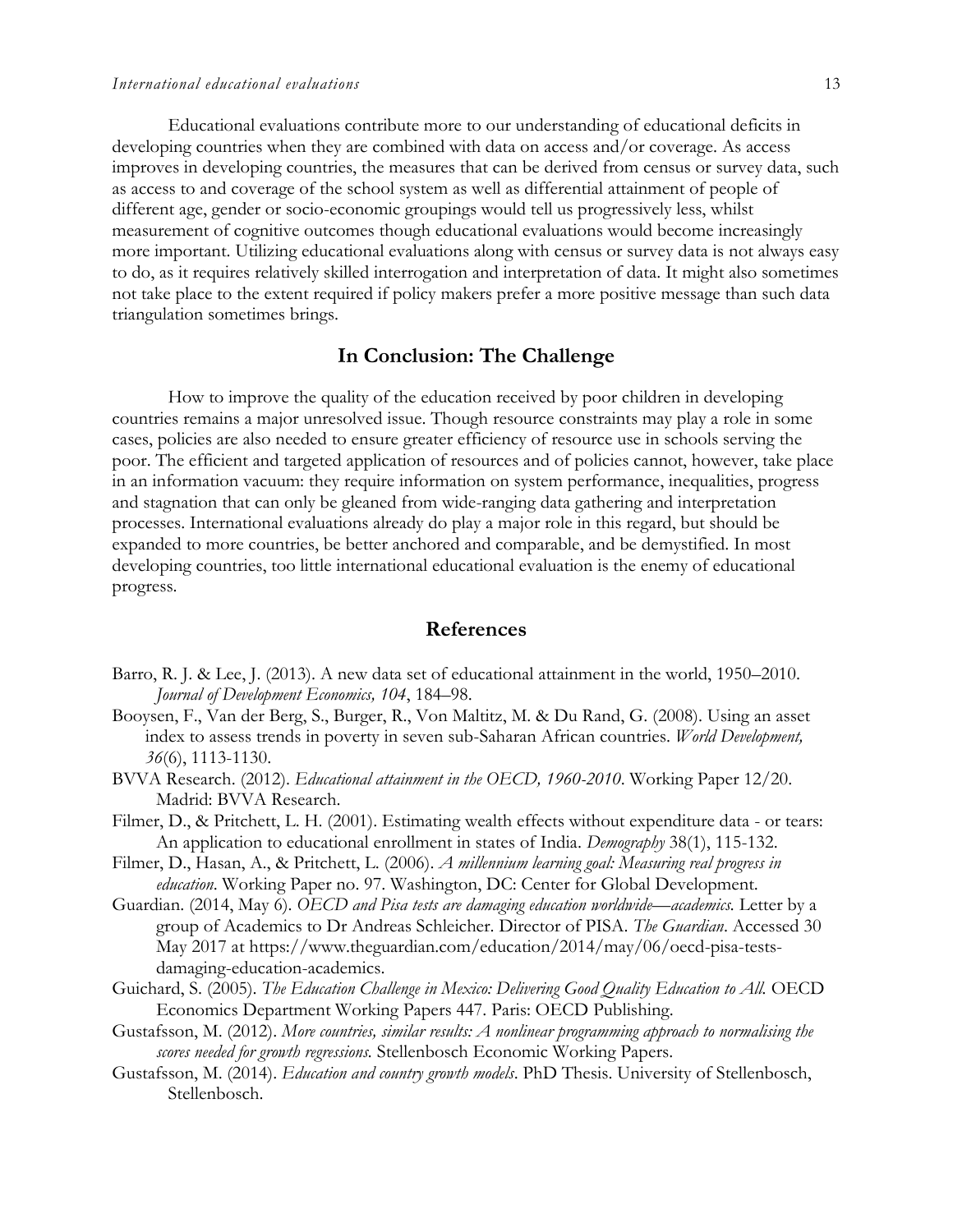- Hanushek, E., & Woessmann, L. (2008). The role of cognitive skills in economic development. *Journal of Economic Literature,* 46(3), 607–668.
- Hanushek, E., & Woessmann, L. (2009*). Do better schools lead to more growth? Cognitive skills, economic outcomes, and causation*. NBER Working Paper 14633. Cambridge, Mass: National Bureau of Economic Research.
- Hanushek, E., & Zhang, L. (2009). Quality-consistent estimates of international schooling and skill gradients. *Journal of Human Capital,* 3(2), 107–143.
- Kotzé, J. (2016). *Investigating cognitive performance differentials by socio-economic status across international assessments: Towards a new methodology.* Work in progress: Stellenbosch.
- OECD. (2013). *Education policy outlook: Mexico.* Paris: OECD. Accessed 14 August 2016, at [http://www.oecd.org/mexico/EDUCATION%20POLICY%20OUTLOOK%20MEXICO\\_](http://www.oecd.org/mexico/EDUCATION%20POLICY%20OUTLOOK%20MEXICO_EN.pdf) [EN.pdf](http://www.oecd.org/mexico/EDUCATION%20POLICY%20OUTLOOK%20MEXICO_EN.pdf)
- OECD. (2014a). *PISA 2012 Technical report.* Paris: OECD. Accessed 14 August 2016 at <https://www.oecd.org/pisa/pisaproducts/PISA-2012-technical-report-final.pdf>
- OECD. (2014b). *PISA 2012 Results in Focus: What 15-year-olds know and what they can do with what they know.* Paris: OECD. Accessed 14 August 2016, at
- <https://www.oecd.org/pisa/keyfindings/pisa-2012-results-overview.pdf> OECD. (2014c). *PISA 2012 Results: What students know and can do*. Annex 2, Volume I, Revised ed. Paris: OECD. http://dx.doi.org/10.1787/888932937092
- Pritchett, L. (2013). *The rebirth of education: Schooling ain't learning*. Washington, DC: Center for Global Development.
- Sahlberg, P., & Hargreaves, A. (2015). The tower of PISA is badly leaning. An argument for why it should be saved. *Washington Post*. 24 March 2015. Accessed 30 May 2017, at [https://www.washingtonpost.com/news/answer-sheet/wp/2015/03/24/the-tower-of-pisa](https://www.washingtonpost.com/news/answer-sheet/wp/2015/03/24/the-tower-of-pisa-is-badly-leaning-an-argument-for-why-it-should-be-saved/?utm_term=.ef5043147842)[is-badly-leaning-an-argument-for-why-it-should-be-saved/?utm\\_term=.ef5043147842](https://www.washingtonpost.com/news/answer-sheet/wp/2015/03/24/the-tower-of-pisa-is-badly-leaning-an-argument-for-why-it-should-be-saved/?utm_term=.ef5043147842)
- Spaull, N. (2017). *Who Makes It Into PISA? Understanding the impact of PISA sample eligibility using Turkey as a case study* (PISA 2003 - PISA 2012). OECD Education Working Paper 154. Paris: OECD Publishing.<http://dx.doi.org/10.1787/41d175fc-en>
- Spaull, N., & Taylor, S. (2015). Access to what? Creating a composite measure of educational quantity and educational quality for 11 African countries. *Comparative Education Review, 59*(1), 133-165.
- Taylor, S., & Spaull, N. (2015). Measuring access to learning over a period of access to schooling: The case of Southern and Eastern African since 2000. *International Journal of Educational Development*, *41*, 47-59.
- Taylor, S., & Yu, D. (2009). *The importance of socioeconomic status in determining educational achievement in South Africa*. Stellenbosch Economic Working Papers 01/2009. Stellenbosch.
- UNESCO. (2005). *Education for All Global Monitoring Report 2005: The quality imperative*. Paris: UNESCO.
- UNESCO. (2015). *EFA Global monitoring report 2015. Education For All 2000-2015: Achievements and Challenges*. Paris: UNESCO.
- Willms, J. D. (2004). *"Raiding and levelling the learning bar": Increasing student performance, reducing socioeconomic differences.* Policy Brief 2004-11. New Brunswick; Canadian Research Institute for Social Policy.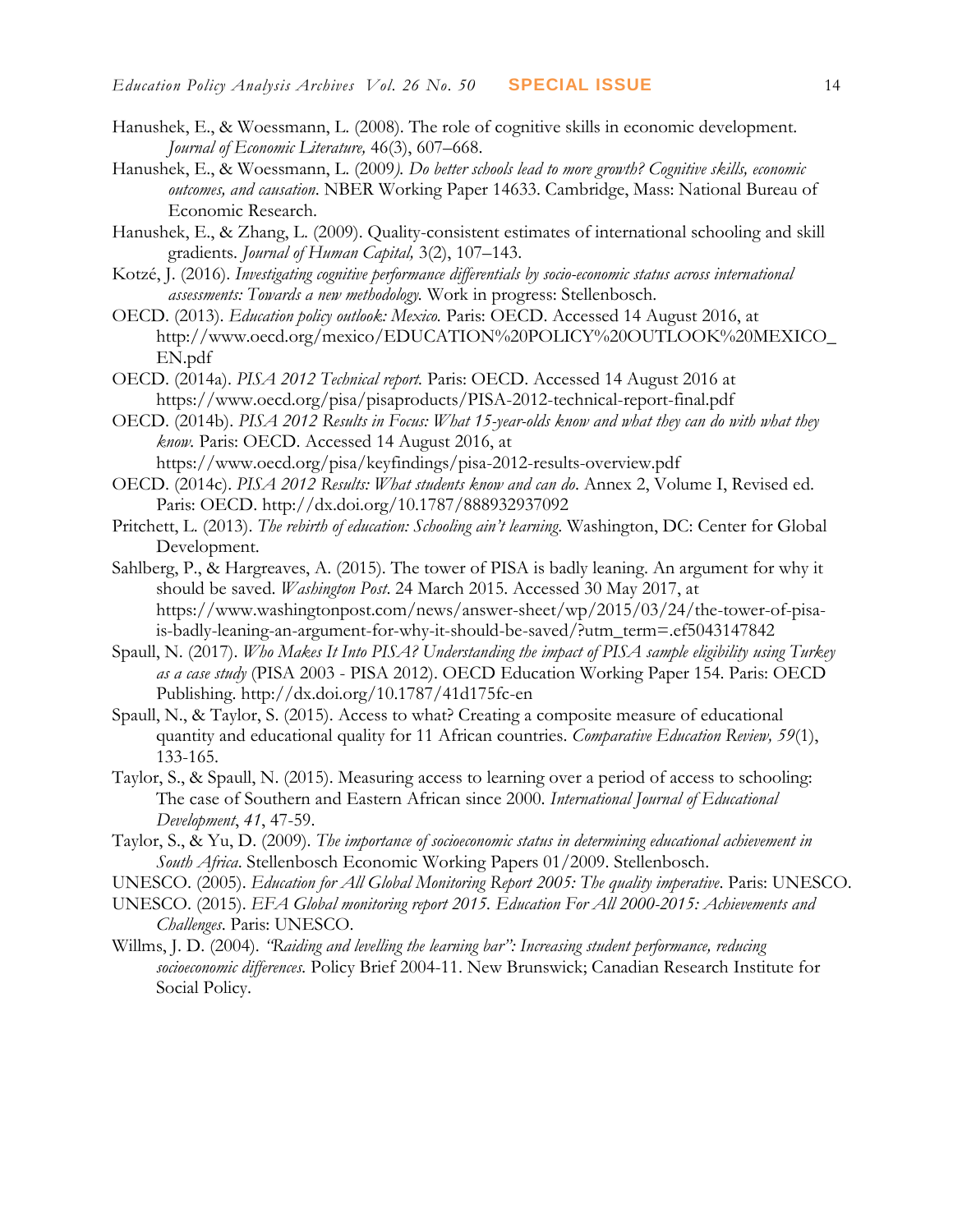### **About the Author**

#### **Servaas van der Berg**

Stellenbosch University

Servaas van der Berg is Extraordinary Professor of Economics at Stellenbosch University and holds the National Research Foundation's Chair in the Economics of Social Policy. He leads ReSEP (Research on Socio-Economic Policy), a group of 25 researchers engaged in research on the Economics of Education, Economics of Health, Labor Economics and analysis of poverty and inequality. He was closely involved in debates about post-apartheid South African economic policy and served in inter alia the technical team that drew up the country's post-apartheid macroeconomic policy, GEAR (Growth, Employment and Redistribution) and the Lund Committee that recommended South Africa's massive child support grant program He has done considerable research on education in South Africa and other countries in the region, such as Botswana, Namibia, Lesotho, Swaziland and Mozambique. He has served as technical adviser to SACMEQ (the Southern and Eastern African Consortium for Monitoring Educational Quality). Recent publications include three influential co-authored reports (*How Unequal Education Quality Limits Social Mobility in South Africa*; *Identifying Binding Constraints in Education*; and *The Impact of Incentives for Recruitment and Retention of Qualified Teachers in Namibia's Remote Schools*) and a book coauthored with Nick Taylor and Thabo Mabogoane, *Creating Effective Schools*.

## **About the Guest Editors**

#### **Lorin W. Anderson**

University of South Carolina (Emeritus) [anderson.lorinw@gmail.com](mailto:anderson.lorinw@gmail.com)

Lorin W. Anderson is a Carolina Distinguished Professor Emeritus at the University of South Carolina, where he served on the faculty from August, 1973, until his retirement in August, 2006. During his tenure at the University he taught graduate courses in research design, classroom assessment, curriculum studies, and teacher effectiveness. He received his Ph.D. in Measurement, Evaluation, and Statistical Analysis from the University of Chicago, where he was a student of Benjamin S. Bloom. He holds a master's degree from the University of Minnesota and a bachelor's degree from Macalester College. Professor Anderson has authored and/or edited 18 books and has had 40 journal articles published. His most recognized and impactful works are *Increasing Teacher Effectiveness, Second Edition*, published by UNESCO in 2004, and *A Taxonomy of Learning, Teaching, and Assessing: A Revision of Bloom's Taxonomy of Educational Objectives*, published by Pearson in 2001. He is a co-founder of the Center of Excellence for Preparing Teachers of Children of Poverty, which is celebrating its 14<sup>th</sup> anniversary this year. In addition, he has established a scholarship program for first-generation college students who plan to become teachers.

#### **Maria de Ibarrola**

Center for Research and Advanced Studies [mdeibarrola@gmail.com](mailto:mdeibarrola@gmail.com)

Maria de Ibarrola is a Professor and high-ranking National Researcher in Mexico, where since 1977 she has been a faculty-member in the Department of Educational Research at the Center for Research and Advanced Studies. Her undergraduate training was in sociology at the National Autonomous University of Mexico, and she also holds a master's degree in sociology from the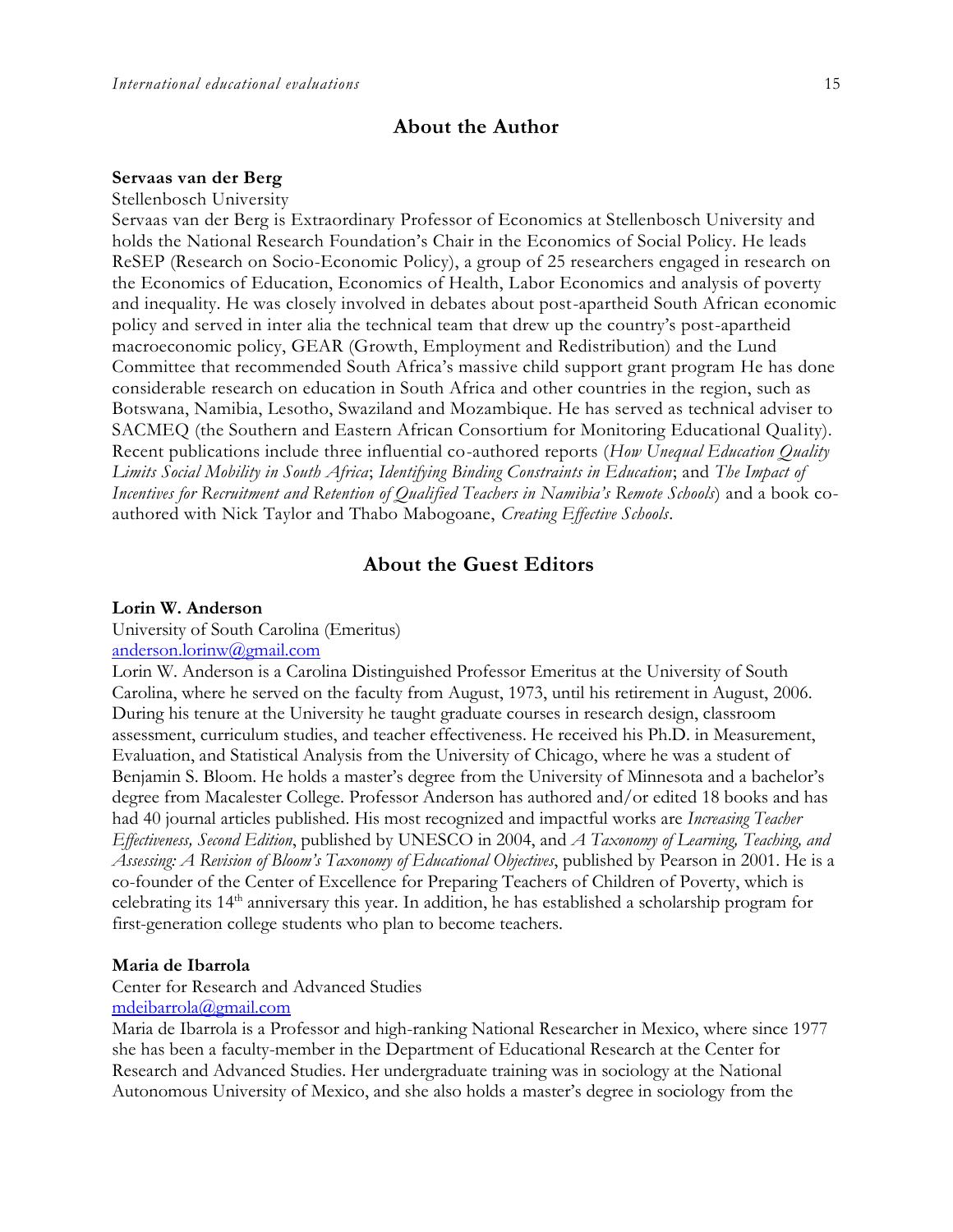University of Montreal (Canada) and a doctorate from the Center for Research and Advanced Studies in Mexico. At the Center she leads a research program in the politics, institutions and actors that shape the relations between education and work; and with the agreement of her Center and the National Union of Educational Workers, for the years 1989-1998 she served as General Director of the Union's Foundation for the improvement of teachers' culture and training. Maria has served as President of the Mexican Council of Educational Research, and as an adviser to UNESCO and various regional and national bodies. She has published more than 50 research papers, 35 book chapters, and 20 books; and she is a Past-President of the International Academy of Education.

#### **D. C. Phillips**

#### Stanford University

#### [d.c.phillips@gmail.com](mailto:d.c.phillips@gmail.com)

D. C. Phillips was born, educated, and began his professional life in Australia; he holds a B.Sc., B.Ed., M. Ed., and Ph.D. from the University of Melbourne. After teaching in high schools and at Monash University, he moved to Stanford University in the USA in 1974, where for a period he served as Associate Dean and later as Interim Dean of the School of Education, and where he is currently Professor Emeritus of Education and Philosophy. He is a philosopher of education and of social science, and has taught courses and also has published widely on the philosophers of science Popper, Kuhn and Lakatos; on philosophical issues in educational research and in program evaluation; on John Dewey and William James; and on social and psychological constructivism. For several years at Stanford he directed the Evaluation Training Program, and he also chaired a national Task Force representing eleven prominent Schools of Education that had received Spencer Foundation grants to make innovations to their doctoral-level research training programs. He is a Fellow of the IAE, and a member of the U.S. National Academy of Education, and has been a Fellow at the Center for Advanced Study in the Behavioral Sciences. Among his most recent publications are the *Encyclopedia of Educational Theory and Philosophy* (Sage; editor) and *A Companion to John Dewey's "Democracy and Education"* (University of Chicago Press).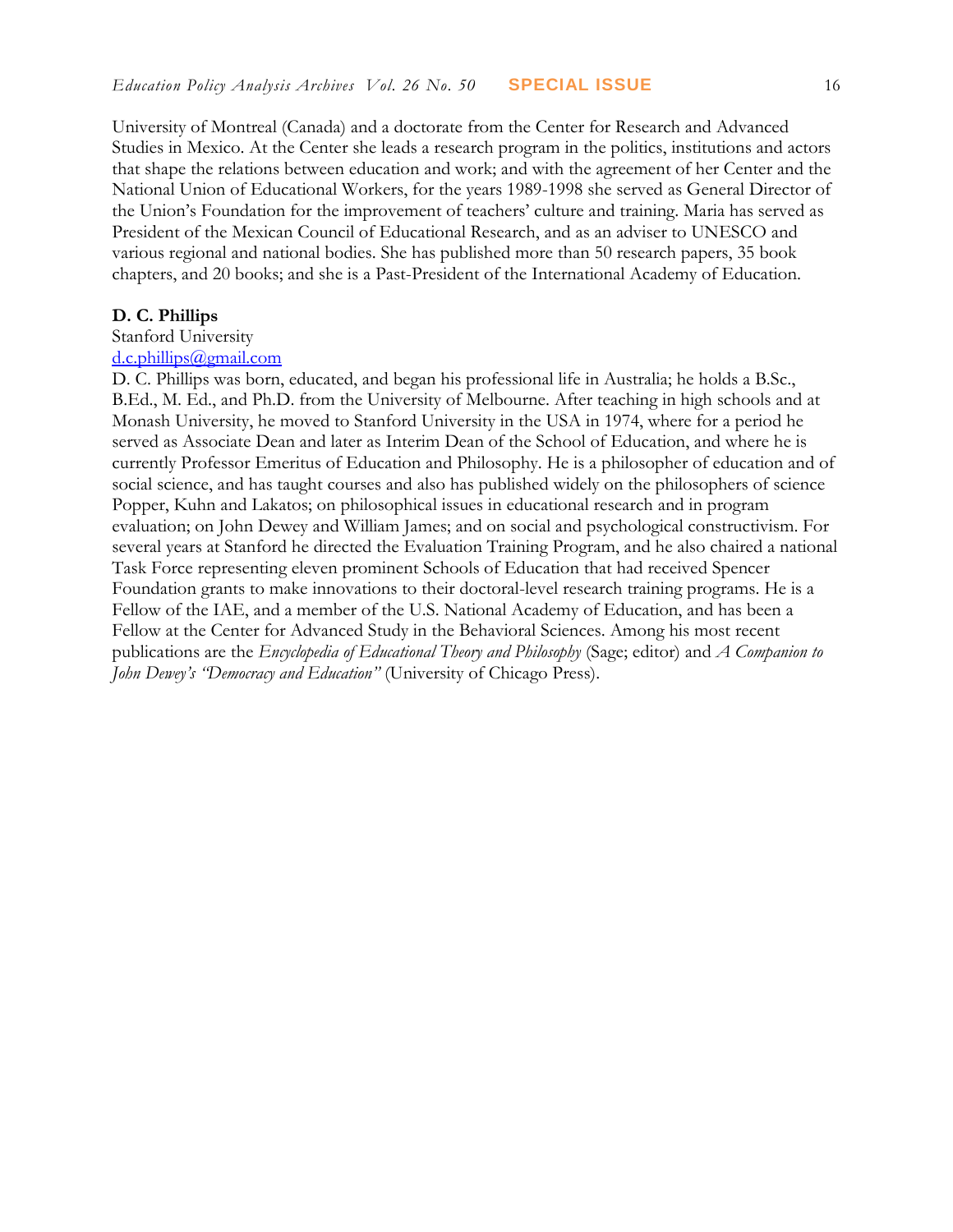## **SPECIAL ISSUE Historical and Contemporary Perspectives on Educational Evaluation**

# education policy analysis archives

Volume 26 Number 50 April 16, 2018 ISSN 1068-2341



SOME RIGHTS RESERVED Readers are free to copy, display, and distribute this article, as long as the work is attributed to the author(s) and **Education Policy Analysis Archives,** it is distributed for noncommercial purposes only, and no alteration or transformation is made in the work. More details of this Creative Commons license are available at

http://creativecommons.org/licenses/by-nc-sa/3.0/. All other uses must be approved by the author(s) or **EPAA**. **EPAA** is published by the Mary Lou Fulton Institute and Graduate School of Education at Arizona State University Articles are indexed in CIRC (Clasificación Integrada de Revistas Científicas, Spain), DIALNET (Spain), [Directory of Open Access Journals,](http://www.doaj.org/) EBSCO Education Research Complete, ERIC, Education Full Text (H.W. Wilson), QUALIS A1 (Brazil), SCImago Journal Rank; SCOPUS, SOCOLAR (China).

Please send errata notes to Audrey Amrein-Beardsley at **Audrey.beardsley@asu.edu** 

**Join EPAA's Facebook community** at<https://www.facebook.com/EPAAAAPE> and **Twitter feed** @epaa\_aape.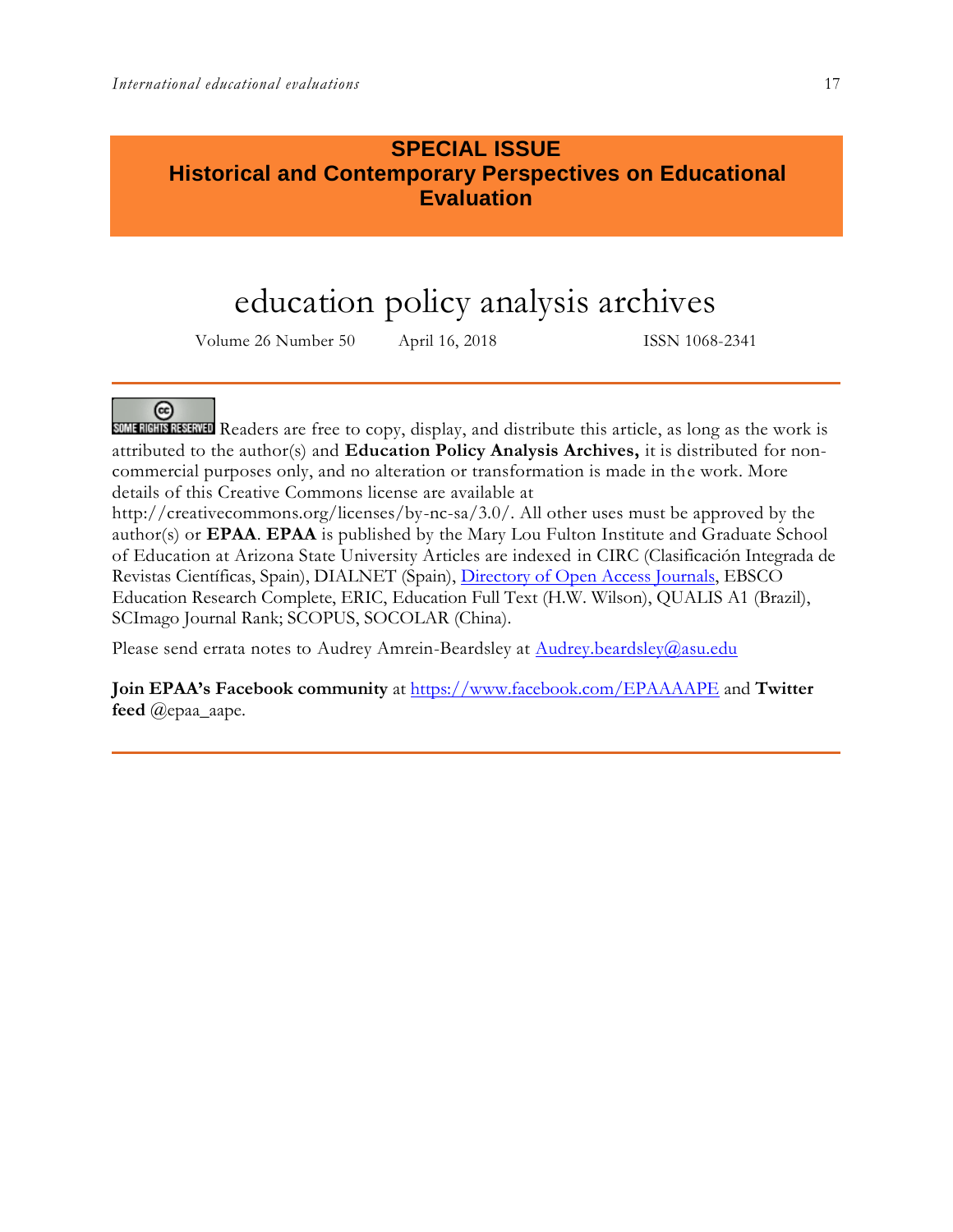## education policy analysis archives editorial board

Lead Editor: **Audrey Amrein-Beardsley** (Arizona State University) Editor Consultor: **Gustavo E. Fischman** (Arizona State University) Associate Editors: **David Carlson, Lauren Harris, Eugene Judson**, **Mirka Koro-Ljungberg, Scott Marley, Iveta Silova, Maria Teresa Tatto** (Arizona State University)

**Cristina Alfaro** San Diego State University

**Gary Anderson** New York University

**Michael W. Apple** University of Wisconsin, Madison **Jeff Bale** OISE, University of Toronto, Canada **Aaron Bevanot** SUNY Albany **Eric M. Haas** WestEd **Patricia Sánchez** University of

**David C. Berliner** Arizona State University

**Casey Cobb** University of Connecticut

**Arnold Danzig** San Jose State University

**Linda Darling-Hammond**  Stanford University

**Elizabeth H. DeBray** University of Georgia

**Chad d'Entremont** Rennie Center for Education Research & Policy

**John Diamond** University of Wisconsin, Madison

**Matthew Di Carlo** Albert Shanker Institute

**Sherman Dorn** Arizona State University

**Michael J. Dumas** University of California, Berkeley

**Kathy Escamilla** University of Colorado, Boulder

**Yariv Feniger** Ben-Gurion University of the Negev

**Melissa Lynn Freeman** Adams State College

**Rachael Gabriel** University of Connecticut **Amy Garrett Dikkers** University of North Carolina, Wilmington

**Gene V Glass** Arizona State University

**Ronald Glass** University of California, Santa Cruz **Jacob P. K. Gross** University of Louisville

**Julian Vasquez Heilig** California State University, Sacramento **Henry Braun** Boston College **Kimberly Kappler Hewitt** University of North Carolina Greensboro

**Aimee Howley** Ohio University **Noah Sobe** Loyola University

**Steve Klees** University of Maryland **Jaekyung Lee S**UNY Buffalo

**Jessica Nina Lester** Indiana University

**Amanda E. Lewis** University of Illinois, Chicago

**Chad R. Lochmiller** Indiana University

**Christopher Lubienski** Indiana University

**Sarah Lubienski** Indiana University **Larisa Warhol**

**William J. Mathis** University of Colorado, Boulder

**Michele S. Moses** University of Colorado, Boulder

**Julianne Moss** Deakin University, Australia

**Sharon Nichols** University of Texas, San Antonio

**Eric Parsons** University of Missouri-Columbia

**Amanda U. Potterton** University of Kentucky **Susan L. Robertson** Bristol University

**Gloria M. Rodriguez** University of California, Davis

**R. Anthony Rolle** University of Houston

**A. G. Rud** Washington State University

University of Texas, San Antonio

**Janelle Scott** University of California, Berkeley **Jack Schneider** College of the Holy Cross

**Nelly P. Stromquist** University of Maryland

**Benjamin Superfine** University of Illinois, Chicago

**Adai Tefera** Virginia Commonwealth University

**Tina Trujillo** University of California, Berkeley

**Federico R. Waitoller** University of Illinois, Chicago

University of Connecticut

**John Weathers** University of Colorado, Colorado Springs

**Kevin Welner** University of Colorado, Boulder

**Terrence G. Wiley** Center for Applied Linguistics

**John Willinsky**  Stanford University

**Jennifer R. Wolgemuth** University of South Florida

**Kyo Yamashiro** Claremont Graduate University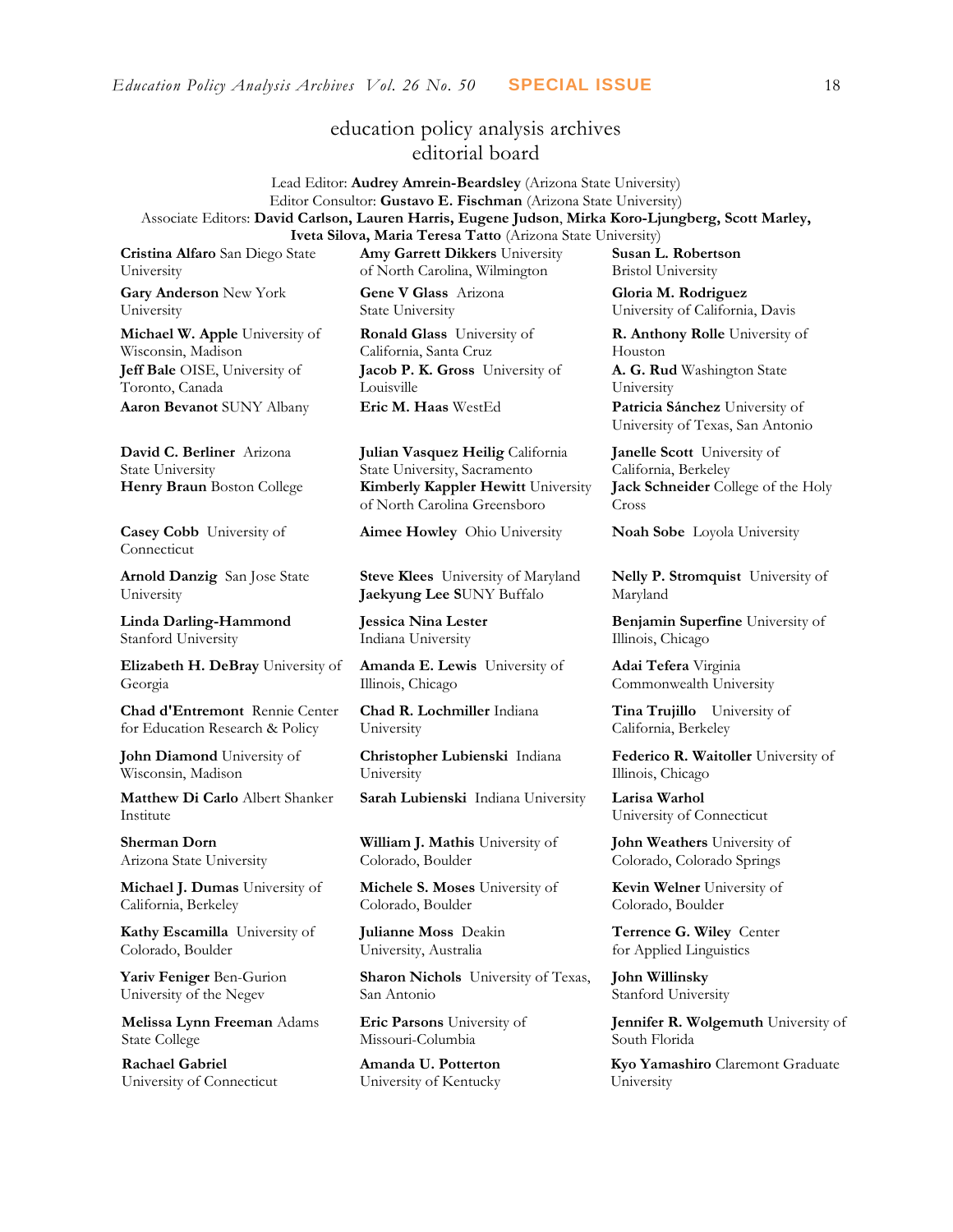## archivos analíticos de políticas educativas consejo editorial

Editor Consultor: **Gustavo E. Fischman** (Arizona State University) Editores Asociados: **Armando Alcántara Santuario** (Universidad Nacional Autónoma de México), **Jason Beech**, (Universidad de San Andrés), **Angelica Buendia**, (Metropolitan Autonomous University), **Ezequiel Gomez Caride**, (Pontificia Universidad Católica Argentina), **Antonio Luzon**, (Universidad de Granada), **José Luis Ramírez,** Universidad de Sonora)

**Claudio Almonacid** Universidad Metropolitana de Ciencias de la Educación, Chile

**Miguel Ángel Arias Ortega**  Universidad Autónoma de la Ciudad de México **Xavier Besalú Costa**  Universitat de Girona, España

**[Xavier Bonal](javascript:openRTWindow() Sarro** Universidad Autónoma de Barcelona, España

**[Antonio Bolívar](javascript:openRTWindow() Boitia** Universidad de Granada, España

**[José Joaquín Brunner](javascript:openRTWindow()** Universidad Diego Portales, Chile

#### **[Damián Canales Sánchez](javascript:openRTWindow()** Instituto Nacional para la Evaluación de la Educación, México

**Gabriela de la Cruz Flores** Universidad Nacional Autónoma de México **[Marco Antonio Delgado Fuentes](javascript:openRTWindow()** Universidad Iberoamericana, México

**[Inés Dussel](javascript:openRTWindow()**, DIE-CINVESTAV, México

**[Pedro Flores Crespo](javascript:openRTWindow()** Universidad Iberoamericana, México

**Ana María García de Fanelli**  Centro de Estudios de Estado y Sociedad (CEDES) CONICET, Argentina **Juan Carlos González Faraco**  Universidad de Huelva, España

**María Clemente Linuesa**  Universidad de Salamanca, España

**Jaume Martínez Bonafé** Universitat de València, España

**Alejandro Márquez Jiménez**  Instituto de Investigaciones sobre la Universidad y la Educación, UNAM, México

**María Guadalupe Olivier Tellez**, Universidad Pedagógica Nacional, México **[Miguel Pereyra](javascript:openRTWindow()** Universidad de

Granada, España

**[Mónica Pini](javascript:openRTWindow()** Universidad Nacional de San Martín, Argentina

**Omar Orlando Pulido Chaves** Instituto para la Investigación Educativa y el Desarrollo Pedagógico (IDEP) **[José Luis Ramírez](javascript:openRTWindow() Romero** Universidad Autónoma de Sonora, México **[Paula Razquin](javascript:openRTWindow()** Universidad de San Andrés, Argentina

**José Ignacio Rivas Flores** Universidad de Málaga, España **[Miriam Rodríguez Vargas](javascript:openRTWindow()** Universidad Autónoma de Tamaulipas, México

**José Gregorio Rodríguez**  Universidad Nacional de Colombia, Colombia **[Mario Rueda Beltrán](javascript:openRTWindow()** Instituto de Investigaciones sobre la Universidad y la Educación, UNAM, México **José Luis San Fabián Maroto**  Universidad de Oviedo, España

**[Jurjo Torres Santomé](javascript:openRTWindow()**, Universidad de la Coruña, España

**[Yengny Marisol Silva Laya](javascript:openRTWindow()** Universidad Iberoamericana, México

**Ernesto Treviño Ronzón** Universidad Veracruzana, México

**[Ernesto Treviño](javascript:openRTWindow() Villarreal** Universidad Diego Portales Santiago, Chile **[Antoni Verger Planells](javascript:openRTWindow()** Universidad Autónoma de Barcelona, España

**[Catalina Wainerman](javascript:openRTWindow()** Universidad de San Andrés, Argentina **Juan Carlos Yáñez Velazco** Universidad de Colima, México